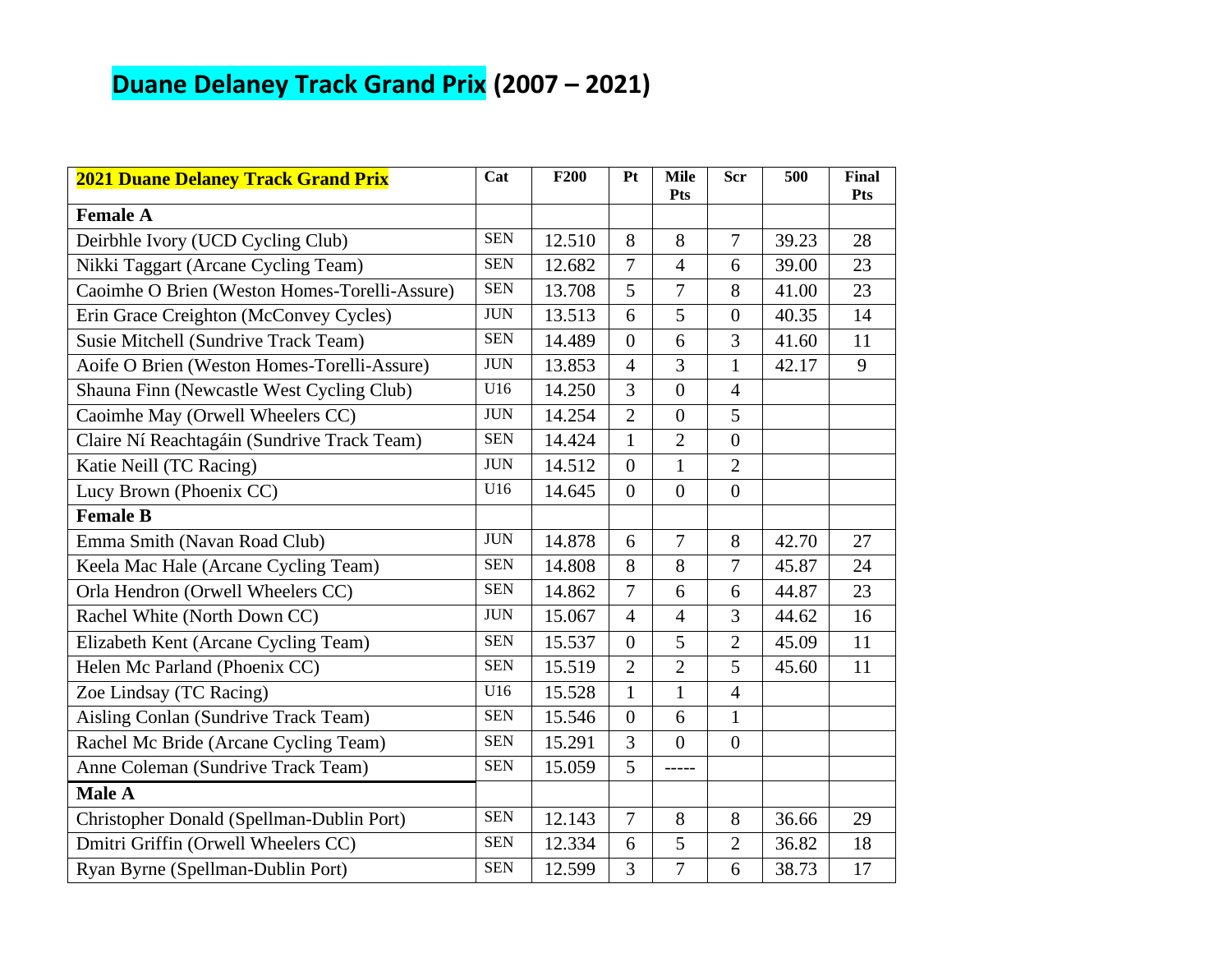| Andre Grennell (Spellman-Dublin Port)            | <b>SEN</b> | 12.409 | 5                | $\mathbf{1}$     | $\boldsymbol{7}$ | 37.65 | 16    |
|--------------------------------------------------|------------|--------|------------------|------------------|------------------|-------|-------|
| Odhran Doogan (Team Caldwell Cycles)             | <b>JUN</b> | 12.724 | $\overline{0}$   | $\overline{4}$   | 5                | 37.42 | 13    |
| Oisin Ferrity (Island Wheelers)                  | U16        | 12.675 | $\overline{0}$   | 6                | $\overline{4}$   | 38.39 | 12    |
| John Caffrey (Sundrive Track Team)               | M40        | 12.603 | $\overline{2}$   | $\overline{2}$   | $\mathbf{1}$     |       |       |
| Eamonn Byrne (Black Line)                        | <b>SEN</b> | 11.170 | 8                | ----             |                  |       |       |
| Mihai Sebastian Paveliu (Orwell Wheelers CC)     | <b>SEN</b> | 12.696 | $\boldsymbol{0}$ | 6                | 3                |       |       |
| Michael Mulcahy (Un-Attached Leinster)           | <b>SEN</b> | 12.596 | $\overline{4}$   | $\overline{0}$   | $\overline{0}$   |       |       |
| Richard Toolan (Sundrive Track Team)             | <b>SEN</b> | 12.672 | $\mathbf{1}$     | $\overline{0}$   | $\overline{0}$   |       |       |
| Male B                                           |            |        |                  |                  |                  |       |       |
| Patrick O Loughlin (Panduit Carrick Wheelers)    | <b>JUN</b> | 12.743 | $\boldsymbol{7}$ | 8                | 8                | 38.16 | 28    |
| Jonathan Denvir (Dromore CC)                     | <b>SEN</b> | 12.736 | 8                | $\boldsymbol{7}$ | $\boldsymbol{7}$ | 38.74 | 26    |
| Colm Sevastopulo (Sundrive Track Team)           | M40        | 12.766 | 6                | 6                | 6                | 39.71 | 21    |
| Seth Dunwoody (Shelbourne/Orchard CC)            | U16        | 12.950 | $\mathbf{1}$     | 5                | $\overline{4}$   | 37.51 | 16    |
| Tom Gentleman (All human/VeloRevolution RT)      | M50        | 12.925 | $\overline{4}$   | $\overline{0}$   | 5                | 41.52 | 11    |
| Juan Rodriguez (Sundrive Track Team)             | <b>SEN</b> | 12.837 | 5                | $\overline{3}$   | $\overline{0}$   | $---$ | 8     |
| Oisin Hogan (Sundrive Track Team)                | <b>SEN</b> | 12.937 | $\overline{2}$   | $\overline{4}$   | $\boldsymbol{0}$ |       |       |
| Stefan Caulfield-Dreier (Killarney Cycling Club) | <b>JUN</b> | 13.201 | $\boldsymbol{0}$ | $\overline{2}$   | $\overline{2}$   |       |       |
| Paul Bonass (Sundrive Track Team)                | <b>SEN</b> | 12.931 | $\overline{3}$   | $\overline{0}$   | $---$            |       |       |
| Samuel Coleman (Shelbourne/Orchard CC)           | U16        | 13.297 | $\overline{0}$   | $\overline{0}$   | 3                |       |       |
| Mark Stewart (Sundrive Track Team)               | <b>SEN</b> | 13.206 | $\overline{0}$   | $\mathbf{1}$     | $\mathbf 1$      |       |       |
| Male C                                           |            |        |                  |                  |                  |       |       |
| Curtis Neill (Carn Wheelers)                     | U16        | 13.299 | 8                | $8\,$            | 8                | 37.21 | 30    |
| Joseph Owens (Team Caldwell Cycles)              | <b>JUN</b> | 13.793 | $\overline{4}$   | $\overline{7}$   | $\overline{7}$   | 39.02 | 22    |
| Adam Rafferty (Island Wheelers)                  | U16        | 13.719 | $\overline{7}$   | 5                | 6                | 41.93 | 21    |
| Christopher Marshall (Orwell Wheelers CC)        | U16        | 14.334 | $\mathbf{2}$     | $\overline{7}$   | 5                | 40.75 | 18    |
| Gerard Ivory (Bray Wheelers)                     | M50        | 13.722 | 6                | $\overline{4}$   | $\overline{4}$   | 42.63 | 15    |
| David Harrington (Orwell Wheelers CC)            | U16        | 14.681 | $\overline{0}$   | 3                | 3                | 42.18 | $8\,$ |
| Frayank Nunez (Sundrive Track Team)              | <b>SEN</b> | 13.751 | 5                | $---$            |                  |       |       |
| Joe Grennell (Spellman-Dublin Port)              | M60        | 14.422 | $\mathbf{1}$     | $\overline{2}$   | $\overline{2}$   |       |       |
| Fionn Hurley (Naomh Barrog CC)                   | M40        | 14.010 | $\overline{3}$   | $\overline{0}$   |                  |       |       |
| Callum Byrne (Orwell Wheelers CC)                | U16        | 15.799 | $\boldsymbol{0}$ | $\boldsymbol{0}$ | $\mathbf{1}$     |       |       |
| Deividas Dvylaitis (Sundrive Track Team)         | <b>SEN</b> | 14.942 | $\overline{0}$   | $\mathbf{1}$     | ---              |       |       |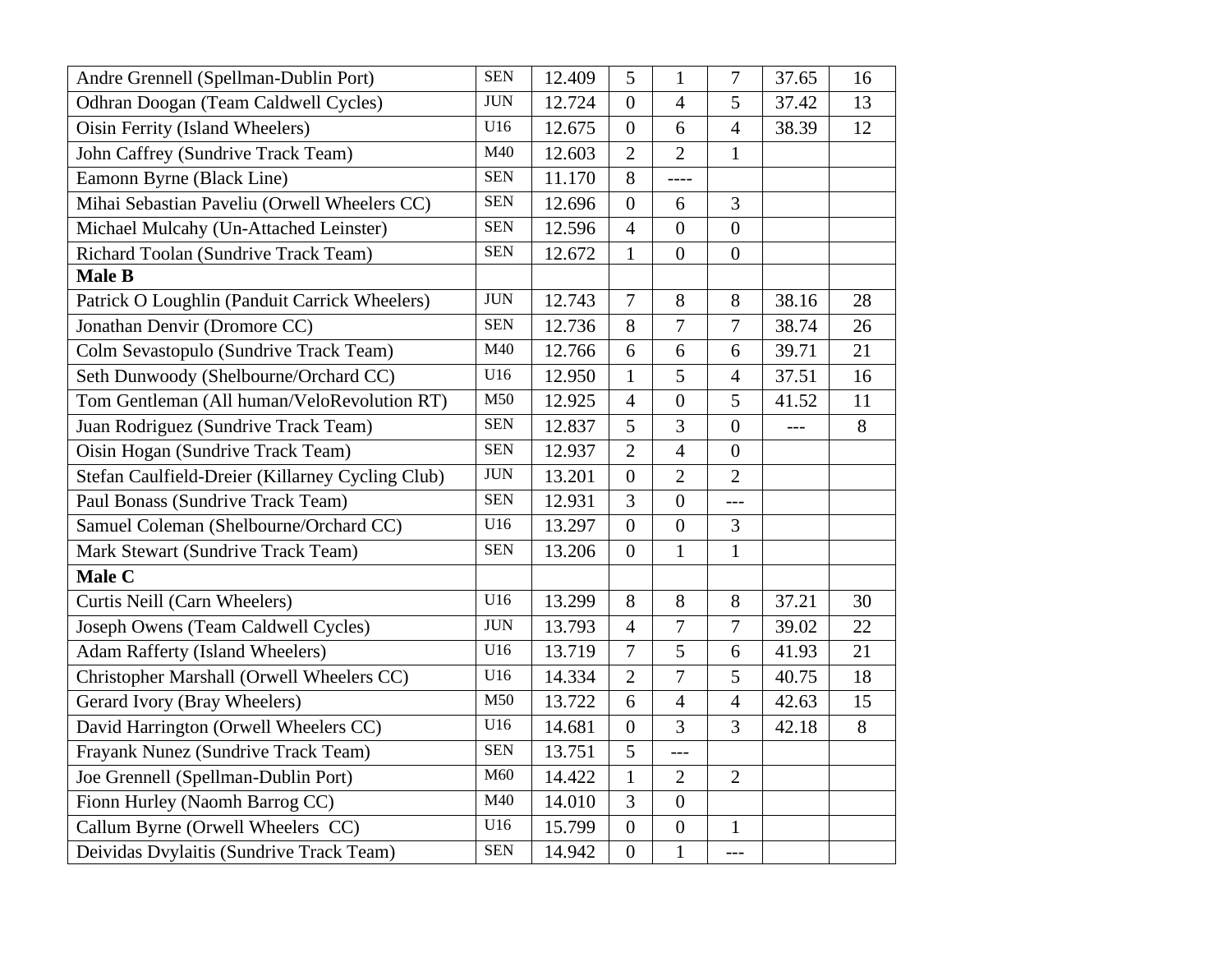## **Overall Winners**

(1) Curtis Neill U16 (30 Points) (2) Christopher Donald (29 Points) (3) Deirbhle Ivory L (28 Points) (3) Patrick O'Loughlin Jun (28 Points)

## **2020 Duane Delaney TGP No event due to Covid**

## **2019 Duane Delaney TGP**

## **Overall Winner** : Harvey Barnes (East Tyrone) / Sean Lenehan (Navan RC) 31pts **Overall 3rd :** Ian Donnelly (Scott Orwell) 30 pts

| A: 1. Harvey Barnes (East Tyrone)          | 31 points |
|--------------------------------------------|-----------|
| 2. Darragh Zaidan (Arcane CT)              | 28 points |
| 3.John Caffrey (Sundrive Track Team)       | 21 points |
| B<br>1. Sean Lenehan (Navan Road Club)     | 31 points |
| 2. Matthew Devins (Yeats County CC)        | 23 points |
| 3. Fionn Sheridan (Scott Orwell Wheelers)  | 21 points |
| C: 1. Ian Donnelly (Scott Orwell Wheelers) | 30 points |
| 2. Richard Toolan (Sundrive Track Team)    | 24 points |
| 3. Aidan McDonnell (Maynooth CC)           | 23 points |
| W: 1. Eimer McMullen (Sundrive Track Team) | 29 points |
| 2. Caoimhe O'Brien (Lakeside Wheelers)     | 24 points |
| 3. Deirbhle Ivory (Team Torelli)           | 23 points |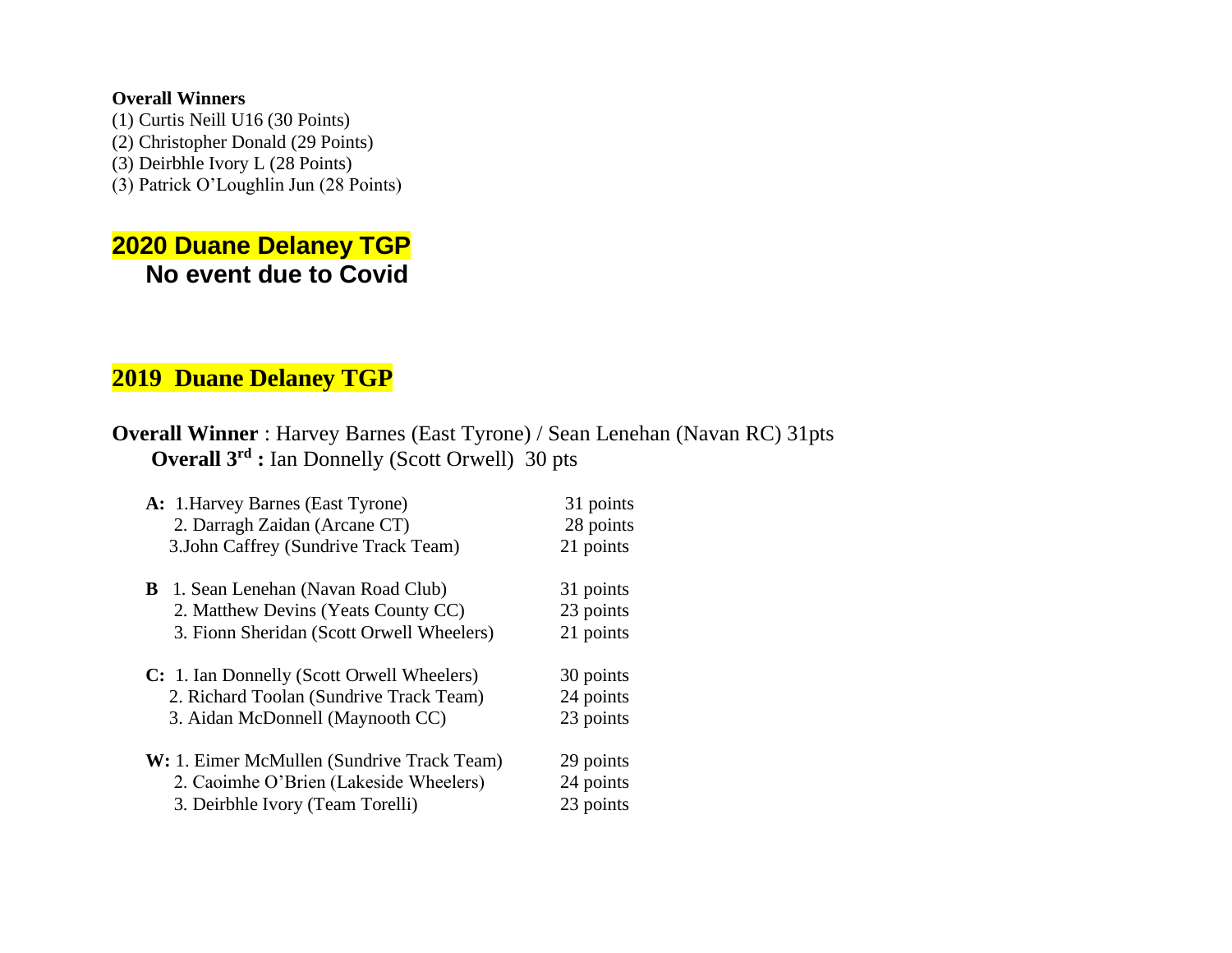| <b>Firstname</b> | <b>Surname</b> | <b>Club Name</b>           |                         | F200  | 200<br>Pts     | <b>Mile</b><br>Pts | <b>Scr</b><br>Pts | 500   | 500<br>Pts     | <b>Tot</b> |
|------------------|----------------|----------------------------|-------------------------|-------|----------------|--------------------|-------------------|-------|----------------|------------|
| Harvey           | <b>Barnes</b>  | East Tyrone CC             | A                       | 11.50 | 8              | 8                  | $\overline{7}$    | 34.74 | 8              | 31         |
| Darragh          | Zaidan         | Arcane Cycling Team        | $\mathbf{A}$            | 12.56 | 6              | $\overline{7}$     | 8                 | 37.24 | $\overline{7}$ | 28         |
| John             | Caffrey        | <b>Sundrive Track Team</b> | A                       | 12.51 | $\overline{7}$ | 6                  | 4                 | 38.15 | 4              | 21         |
| Odhran           | Doogan         | <b>Powerhouse Sport</b>    | A                       | 12.78 | 5              | 3                  | 5                 | 37.82 | 5              | 18         |
| Jason            | <b>Howick</b>  | <b>Bray Wheelers</b>       | $\mathbf{A}$            | 12.82 | $\overline{4}$ | 5                  | 6                 | 38.23 | 3              | 18         |
| Paul-Antoine     | Hagan          | <b>Banbridge CC</b>        | A                       | 12.95 | $\overline{3}$ | 4                  | $\overline{3}$    | 37.72 | 6              | 16         |
| Philip           | <b>Bremner</b> | Lakeland                   | A                       | 13.28 | $\overline{2}$ | $\overline{2}$     | $\overline{2}$    |       |                |            |
| Sean             | Lenehan        | Navan Road Club            | B                       | 13.03 | 8              | 8                  | 8                 | 38.34 | $\overline{7}$ | 31         |
| <b>Matthew</b>   | Devins         | <b>Yeats County CC</b>     | B                       | 13.74 | $\overline{4}$ | $\overline{7}$     | $\overline{7}$    | 39.50 | 5              | 23         |
| Fionn            | Sheridan       | Scott Orwell Wh            | B                       | 13.70 | 5              | 4                  | $\overline{4}$    | 37.90 | 8              | 21         |
| Colm             | Sevastopulo    | <b>Sundrive Track Team</b> | B                       | 13.08 | $\overline{7}$ | 6                  | $\overline{2}$    | 39.12 | 6              | 21         |
| Joseph           | Owens          | Omagh Wheelers CC          | B                       | 13.75 | 3              | 5                  | 6                 | 40.08 | 4              | 18         |
| Thomas           | Kabs           | <b>Sundrive Track Team</b> | B                       | 13.33 | 6              | $\overline{2}$     | 5                 | 40.17 | 3              | 16         |
| Eddie            | Lynch          | Scott Orwell Wh            | B                       | 14.05 | 2              | 3                  | $\mathbf{1}$      |       |                |            |
| Andrew           | Ryan           | Scott Orwell Wh            | B                       | 14.65 | $\mathbf 1$    | 1                  | 3                 |       |                |            |
| lan              | Donnelly       | <b>Scott Orwell</b>        | $\overline{\mathbf{c}}$ | 13.86 | 6              | 8                  | 8                 | 40.63 | $\overline{8}$ | 30         |
| Richard          | Toolan         | <b>Sundrive Track Team</b> | $\mathbf C$             | 13.52 | 8              | 3                  | $\overline{7}$    | 41.65 | 6              | 24         |
| Aidan            | McDonnell      | Maynooth CC                | $\mathbf{C}$            | 14.17 | 5              | 6                  | 5                 | 41.55 | $\overline{7}$ | 23         |
| Peter            | Finn           | Newcastle West CC          | $\overline{\mathbf{c}}$ | 13.68 | $\overline{7}$ | $\overline{7}$     | $\overline{3}$    | 42.10 | 5              | 22         |
| Andrew           | Kavanagh       | Sorrento CC                | $\overline{\mathbf{c}}$ | 15.17 | $\overline{3}$ | $\overline{4}$     | 6                 | 42.40 | $\overline{4}$ | 17         |
| <b>Brian</b>     | Coonan         | <b>Sundrive Track Team</b> | $\mathbf c$             | 16.10 | 1              | 5                  | $\overline{4}$    | 44.77 | 3              | 13         |
| <b>Jack</b>      | Atkinson       | <b>McNally Swords CC</b>   | $\mathbf c$             | 14.48 | $\overline{4}$ | 1                  | $\mathbf{1}$      |       |                |            |
| Eoin             | Hassett        | Un-Attached Leinster       | $\overline{\mathbf{c}}$ | 15.26 | $\overline{2}$ | $\overline{2}$     | $\overline{2}$    |       |                |            |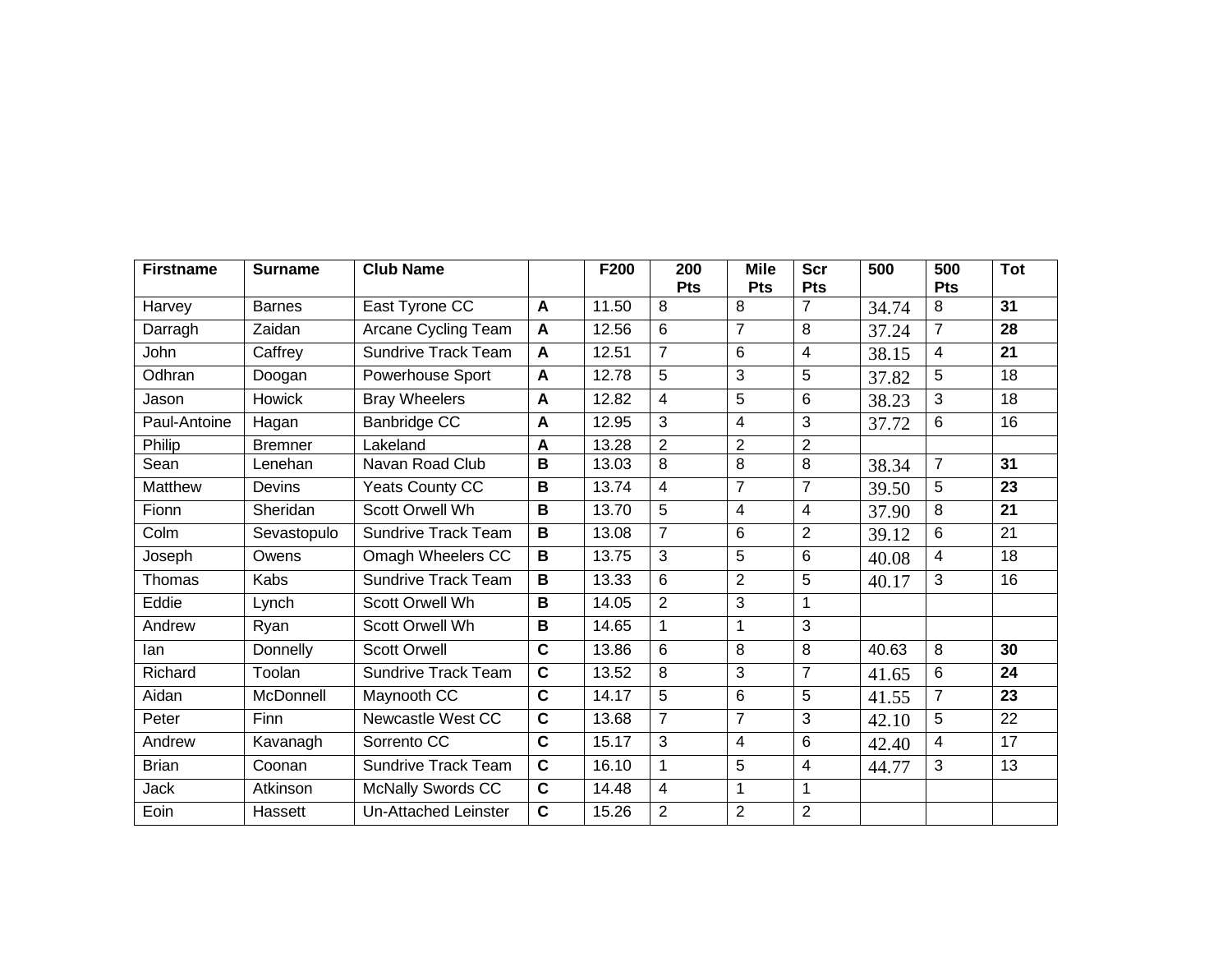| <b>Firstname</b> | <b>Surname</b>    | <b>Club Name</b>             |   | F200  | 200<br><b>Pts</b> | <b>Mile</b><br><b>Pts</b> | <b>Scr</b><br><b>Pts</b> | 500   | 500<br><b>Pts</b> | Tot |
|------------------|-------------------|------------------------------|---|-------|-------------------|---------------------------|--------------------------|-------|-------------------|-----|
| Eimer            | McMullan          | <b>Sundrive Track Team</b>   | W | 12.58 | 8                 | 8                         | 5                        | 38.51 | 8                 | 29  |
| Caoimhe          | O Brien           | Lakeside Wheelers            | W | 13.99 | 5                 | 6                         | 8                        | 40.84 | 5                 | 24  |
| Deirbhle         | <b>Ivory</b>      | <b>Team Torelli</b>          | W | 13.26 | 7                 | $\overline{7}$            | 2                        | 39.69 | 7                 | 23  |
| Caoimhe          | May               | <b>Scott Orwell Wheelers</b> | W | 13.78 | 6                 |                           | 4                        | 40.37 | 6                 | 16  |
| Aoife            | O Brien           | Lakeside Wheelers            | W | 14.67 | 1                 | 5                         | $\overline{7}$           | 40.95 | 4                 | 16  |
| Lyndsey          | <b>Bryce</b>      | Dublin Wheelers CC           | W | 14.82 |                   | 4                         | 6                        | 44.40 | 3                 | 13  |
| Eva              | Brennan           | <b>Deenside Wheelers</b>     | W | 14.53 | 3                 | 3                         |                          |       |                   |     |
| Agnieszka        | Samsel            | <b>Dublin Wheelers</b>       | W | 15.74 |                   | 8                         |                          |       |                   |     |
| Nikki            | Taggart           | Arcane Cycling Team          | W | 14.49 | $\overline{4}$    | 2                         | 1                        |       |                   |     |
| Rachel           | White             | North Down CC                | W | 15.47 |                   | $\overline{7}$            |                          |       |                   |     |
| Hannah           | Tilly             | Arcane Cycling Team          | W | 15.76 |                   | 6                         |                          |       |                   |     |
| Almha            | Kissane           | Arcane Cycling Team          | W | 15.83 |                   | 5                         |                          |       |                   |     |
| Maria            | <b>McAllister</b> | <b>Island Wheelers</b>       | W | 14.70 |                   | 1                         | 3                        |       |                   |     |
| Anne             | Coleman           | <b>Sundrive Track Team</b>   | W | 15.17 |                   | 4                         |                          |       |                   |     |
| Keela            | Mac Hale          | Arcane Cycling Team          | W | 15.66 |                   | 3                         |                          |       |                   |     |
| Gillian          | Haverty           | Arcane Cycling Team          | W | 14.53 | $\overline{2}$    |                           |                          |       |                   |     |
| Ewa Maria        | Kuras             | Arcane Cycling Team          | W | 15.14 |                   | $\overline{2}$            |                          |       |                   |     |
| Rachel           | McBride           | Omagh Wheelers CC            | W | 16.51 |                   | 1                         |                          |       |                   |     |
| Aisling          | Conlan            | <b>Sundrive Track Team</b>   | W | 15.75 |                   |                           |                          |       |                   |     |
| Hannah           | Alley             | Naas Cycling Club            | W | 18.27 |                   |                           |                          |       |                   |     |

 $\_$  , and the set of the set of the set of the set of the set of the set of the set of the set of the set of the set of the set of the set of the set of the set of the set of the set of the set of the set of the set of th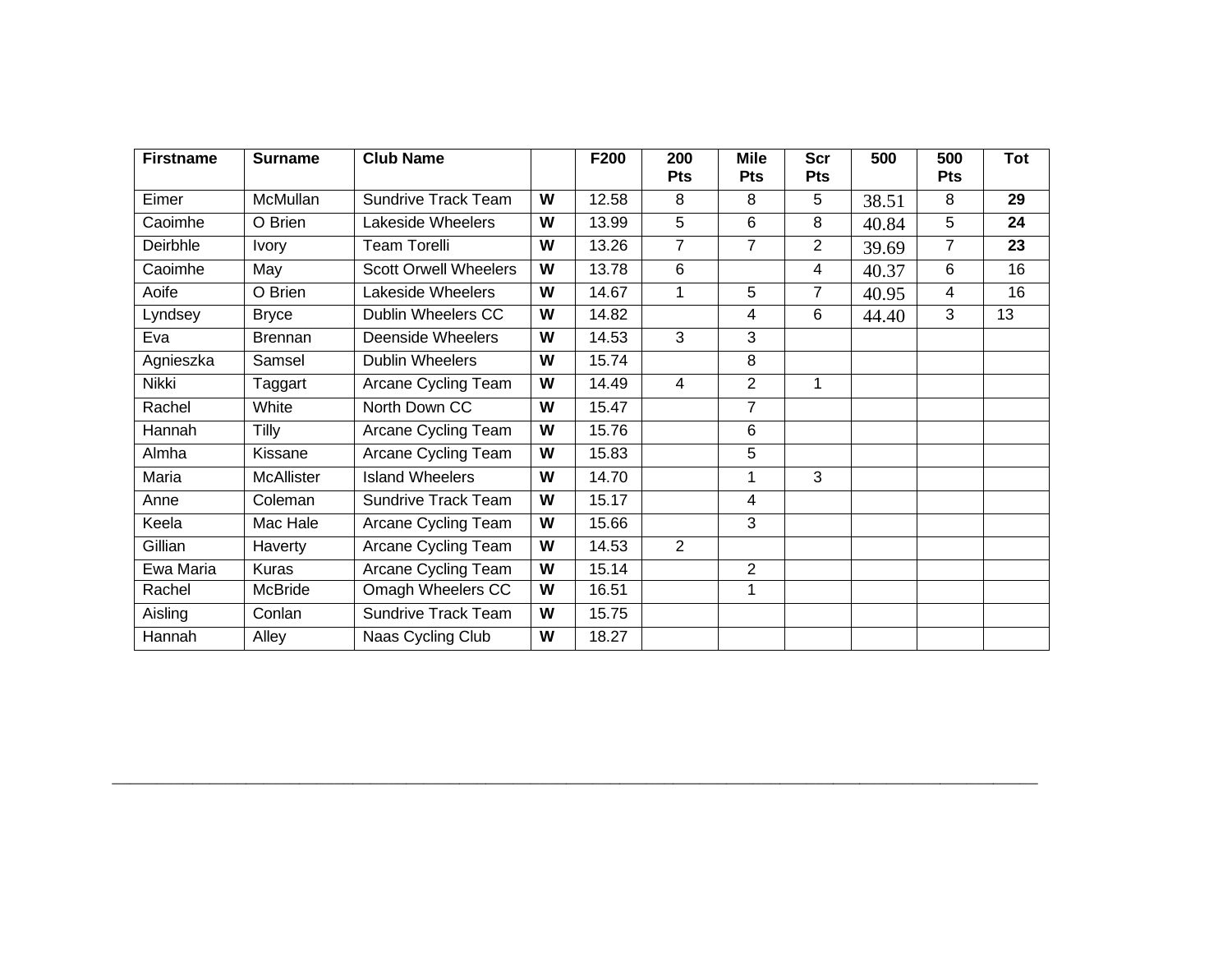|                  | Duane Delaney Track GP 2018 - Saturday 2 <sup>nd</sup> June |              |            |                              |       |                  |                  |             |        |                |                   |  |  |
|------------------|-------------------------------------------------------------|--------------|------------|------------------------------|-------|------------------|------------------|-------------|--------|----------------|-------------------|--|--|
| <b>Firstname</b> | <b>Surname</b>                                              |              |            | <b>Club Name</b>             | F200  | Pts              | <b>Mile</b>      | <b>Scr</b>  | 500 TT | <b>Total</b>   | <b>Place</b>      |  |  |
| Deirbhle         | Ivory                                                       | W            | <b>FEM</b> | <b>Un-Attached Leinster</b>  | 13.62 | 8pts             | 7pts             | <b>6pts</b> | 41.75  | $28 *$         | 1 <sup>st</sup> W |  |  |
| Clodagh          | Gallagher                                                   | W            | <b>JUN</b> | AAA Cycling                  | 14.32 | 7pts             | 8pts             | 5pts        | 41.45  | $28 *$         | $2nd$ W           |  |  |
| Grace            | Irvine                                                      | W            | <b>FEM</b> | Arcane Cycling Team          | 14.74 | 5pts             | 4pts             | 8pts        | 44.47  | 22             | $3^{\text{rd}}$ W |  |  |
| Lyndsey          | <b>Bryce</b>                                                | W            | <b>FEM</b> | Dublin Wheelers              | 14.98 | 3pts             | 3pts             | 7pts        | 44.34  | 18             |                   |  |  |
| Maria            | McAllister                                                  | W            | U16        | <b>Island Wheelers</b>       | 14.96 | 4pts             | 6 <sub>pts</sub> | 4pts        | 44.67  | 16             |                   |  |  |
| Aisling          | Conlan                                                      | W            | <b>FEM</b> | <b>Sundrive Track Team</b>   | 14.68 | 6 <sub>pts</sub> | 2pts             |             | 44.38  | 12             |                   |  |  |
| Deirdre          | Keogh                                                       | W            | <b>FEM</b> | Arcane Cycling Team          | 15.42 | 1pt              |                  |             | 42.49  | $\overline{7}$ |                   |  |  |
| Agnieszka        | Samsel                                                      | W            | <b>FEM</b> | <b>Clontarf Cycling Club</b> | 16.09 |                  | 5pts             | 2pts        | 47.96  | $\overline{7}$ |                   |  |  |
| Susan            | Fagan                                                       | W            | <b>FEM</b> | Arcane Cycling Team          | 15.81 |                  | 2pts             | 3pts        | 46.92  | 5              |                   |  |  |
| Alva             | Kissane                                                     | W            | U16        | Killarney Cycling Club       | 15.14 | 2pts             |                  | 1pt         | 45.03  | $\overline{4}$ |                   |  |  |
| Emma             | Desmond                                                     | W            | <b>FEM</b> | Arcane Cycling Team          | 16.17 |                  | 1pt              |             | 49.21  | $\mathbf{1}$   |                   |  |  |
| Hannah           | <b>Tilly</b>                                                | W            | FJ         | Arcane Cycling Team          | 15.59 |                  |                  |             | 45.53  | $\overline{0}$ |                   |  |  |
| Darragh          | Zaidan                                                      | $\mathbf{A}$ | <b>SEN</b> | Arcane Cycling Team          | 12.22 | <b>6pts</b>      | 8pts             | 8pts        | 36.36  | 28             | 1 <sup>st</sup> A |  |  |
| Anthony          | Mairs                                                       | $\mathbf{A}$ | <b>SEN</b> | Arcane Cycling Team          | 11.79 | 8pts             | 7pts             |             | 34.95  | 23             | 2 <sup>nd</sup> A |  |  |
| Harvey           | <b>Barnes</b>                                               | $\mathbf{A}$ | <b>SEN</b> | East Tyrone Cycling Club     | 11.97 | 7pts             | 1pt              | 7pts        | 35.05  | 22             | $3^{\text{rd}}$ A |  |  |
| Andre            | Grennell                                                    | $\mathbf{A}$ | <b>SEN</b> | Arcane Cycling Team          | 12.64 | 3pts             | 5pts             | <b>6pts</b> | 37.70  | 17             |                   |  |  |
| Valdis           | Andersons                                                   | $\mathbf{A}$ | <b>SEN</b> | Scott Orwell Wheelers CC     | 12.51 | 5pts             | 4pts             | 5pts        | 37.91  | 15             |                   |  |  |
| David            | O'Sullivan                                                  | $\mathbf{A}$ | <b>SEN</b> | The Sports Room Racing       | 12.74 | 1pt              | 6 <sub>pts</sub> | 2pts        | 37.25  | 14             |                   |  |  |
| John             | Caffrey                                                     | $\mathbf{A}$ | <b>VET</b> | <b>Un-Attached Leinster</b>  | 12.61 | 4pts             | 2pts             | 3pts        | 37.64  | 13             |                   |  |  |
| Keith            | Meghen                                                      | $\mathbf{A}$ | <b>VET</b> | <b>Sundrive Track Team</b>   | 12.65 | 2pts             |                  | 4pts        | 37.77  | 8              |                   |  |  |
| Fionn            | Sheridan                                                    | $\mathbf{A}$ | <b>SEN</b> | Scott Orwell Wheelers CC     | 13.16 |                  | 3pts             | 1pt         | 38.17  | $\overline{4}$ |                   |  |  |
| Marc             | O Brien                                                     | $\bf{B}$     | <b>SEN</b> | Arcane Cycling Team          | 12.86 | 8pts             | 8pts             | 5pts        | 39.350 | 27             | 1 <sup>st</sup> B |  |  |
| Ryan             | <b>Byrne</b>                                                | $\bf{B}$     | <b>SEN</b> | Arcane Cycling Team          | 13.31 | 5pts             | 7pts             | <b>6pts</b> | 39.510 | 23             | $2nd$ B           |  |  |
| Odhran           | Doogan                                                      | $\, {\bf B}$ | U16        | Powerhouse Sport             | 13.68 | 2pts             | 4pts             | 7pts        | 39.910 | 16             | $3^{\text{rd}}$ B |  |  |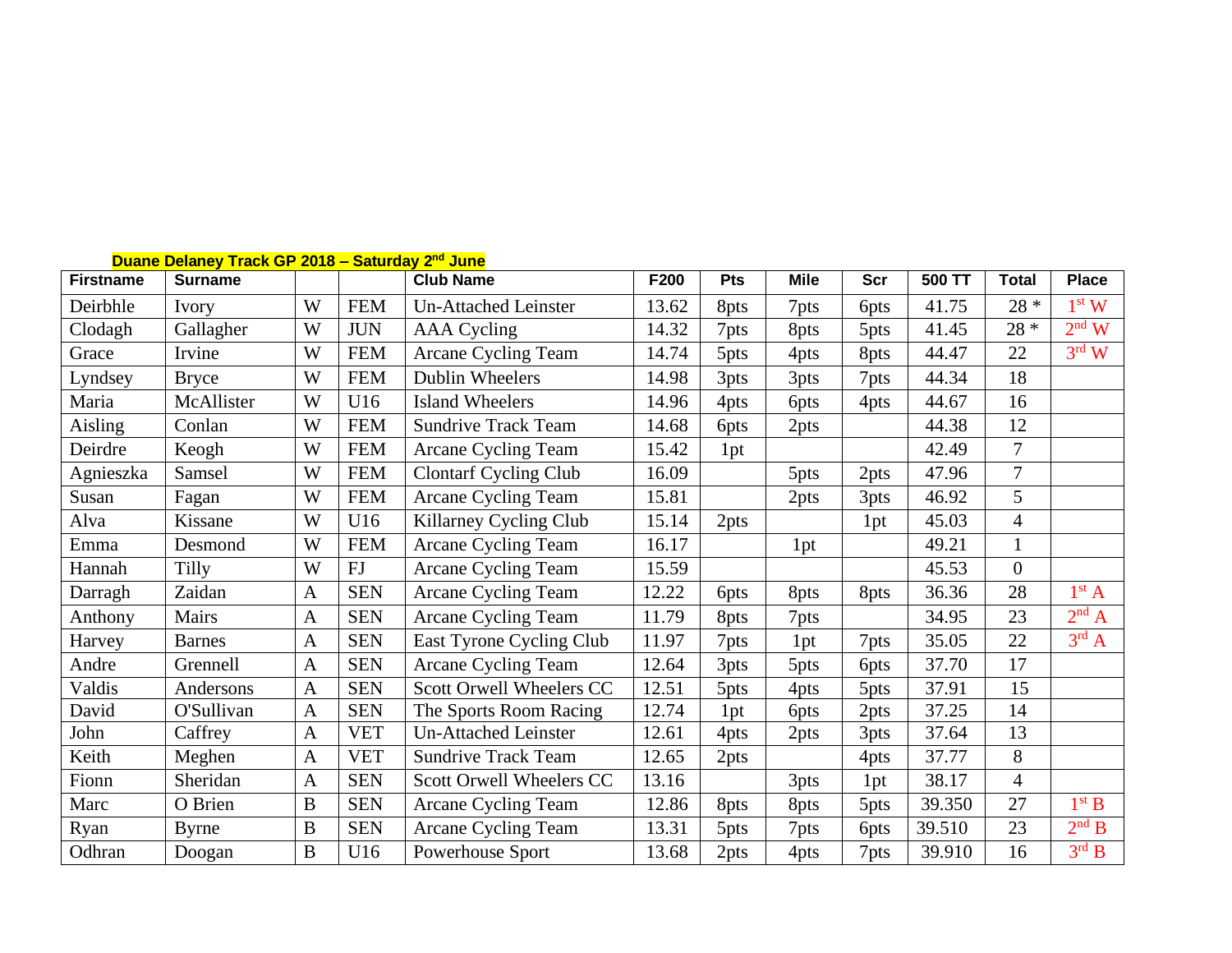| Robert       | Murphy       | $\bf{B}$     | <b>VET</b> | <b>Sundrive Track Team</b>  | 12.91 | 7pts             |                  |      | 39.190 | 15               |                   |
|--------------|--------------|--------------|------------|-----------------------------|-------|------------------|------------------|------|--------|------------------|-------------------|
| Daniel       | McElroy      | $\bf{B}$     | <b>SEN</b> | Scott Orwell Wheelers CC    | 13.99 |                  | 6                |      | 39.280 | 13               |                   |
| Ross         | Collins      | $\bf{B}$     | <b>SEN</b> | <b>McNally Swords CC</b>    | 13.77 |                  | 3pts             | 8pts | 42.240 | 11               |                   |
| Colm         | Sevastopulo  | B            | <b>VET</b> | <b>Sundrive Track Team</b>  | 13.10 | 6 <sub>pts</sub> | 2pts             |      | 39.960 | 10               |                   |
| Susie        | Mitchell     | $\, {\bf B}$ | <b>FEM</b> | <b>Sundrive Track Team</b>  | 13.90 |                  | 5pts             | 4pts | 40.150 | 10               |                   |
| Thomas       | Pickford     | $\mathbf{B}$ | U16        | <b>Sundrive Track Team</b>  | 13.94 |                  | 1pt              |      | 39.820 | 5                |                   |
| Francis      | Halsall      | $\bf{B}$     | <b>SEN</b> | <b>Sundrive Track Team</b>  | 13.67 | 3pts             |                  | 1pt  | 40.334 | $\overline{4}$   |                   |
| Thomas       | Kabs         | B            | <b>VET</b> | <b>Sundrive Track Team</b>  | 13.50 | 4pts             |                  |      | 40.338 | $\overline{4}$   |                   |
| Dmitri       | Griffin      | $\, {\bf B}$ | <b>JUN</b> | Scott Orwell Wheelers CC    | 13.72 | 1pt              |                  | 2pts | 40.334 | 3                |                   |
| Christopher  | <b>Neill</b> | $\bf{B}$     | U16        | Banbridge CC                | 14.16 |                  |                  | 3pts | 41.780 | $\overline{3}$   |                   |
| Sean         | Clarke       | $\mathbf C$  | <b>SEN</b> | <b>Sundrive Track Team</b>  | 14.71 | 3pts             |                  | 4pts | 39.44  | 15               |                   |
| Ciaran       | Dixon        | $\mathbf C$  | U16        | <b>McConvey Cycles</b>      | 13.87 | 7pts             | 7pts             | 8pts | 40.32  |                  | 1 <sup>st</sup> C |
|              |              |              |            |                             |       |                  |                  |      |        | $29**$           |                   |
| Cathal       | Dillane      | $\mathsf{C}$ | <b>SEN</b> | Team Gerry McVeigh Cars     | 13.53 | 8pts             | 8pts             | 7pts | 40.82  | $29**$           | $2nd$ C           |
| Alan         | Morrissey    | $\mathbf C$  | <b>SEN</b> | Callan Cycling Club         | 14.57 | <b>6pts</b>      | 6 <sub>pts</sub> | 6pts | 42.17  | 22               | $3^{\text{rd}}$ C |
| Joseph       | Owens        | $\mathsf{C}$ | U16        | Omagh Wheelers CC           | 14.63 | 5pts             | 2pts             | 5pts | 41.05  | 17               |                   |
| Neil         | McShane      | $\mathbf C$  | <b>VET</b> | <b>Black Rose Racing</b>    | 14.69 | 4pts             | 3pts             | 3pts | 44.41  | 11               |                   |
| Paul         | O Connell    | $\mathsf{C}$ | <b>VET</b> | Usher Irish Road Club       | 15.28 | 1pt              | 5pts             |      | 44.13  | 8                |                   |
| Paul         | Tierney      | $\mathbf C$  | <b>SEN</b> | Scott Orwell Wheelers CC    | 15.09 | 2pts             |                  | 1pt  | 42.50  | 6                |                   |
| <b>Brian</b> | Coonan       | $\mathsf{C}$ | <b>VET</b> | <b>Sundrive Track Team</b>  | 15.76 |                  | 4pts             | 2pts | 45.21  | 6                |                   |
| Eamonn       | Hartley      | $\mathbf C$  | <b>VET</b> | Comeragh CC                 | 15.58 |                  |                  |      | 47.41  | $\overline{0}$   |                   |
| Paddy        | Holdcroft    | $\mathbf C$  | <b>JUN</b> | <b>Un-Attached Leinster</b> | 15.78 |                  |                  |      |        | $\overline{0}$   |                   |
| Paul         | Atkinson     | $\mathsf{C}$ | <b>VET</b> | <b>McNally Swords CC</b>    | 15.56 |                  | 1pt              |      |        | $\boldsymbol{0}$ |                   |

 $\_$  , and the set of the set of the set of the set of the set of the set of the set of the set of the set of the set of the set of the set of the set of the set of the set of the set of the set of the set of the set of th

\*\*C Section Combined Times (1) 54.19s Ciaran Dixon 29 pts , (2) 54.35s Cathal Dillane 29 pts

\* W Section Combined Times (1) 55.37s Ivory 28 pts (2) Clodagh Gallagher 55.77s

## **Overall**

- (1) Ciaran Dixon (29 points)
- (2) Cathal Dillane (29 points)

(3) Deirbhle Ivory / Darragh Zaidan (28 points)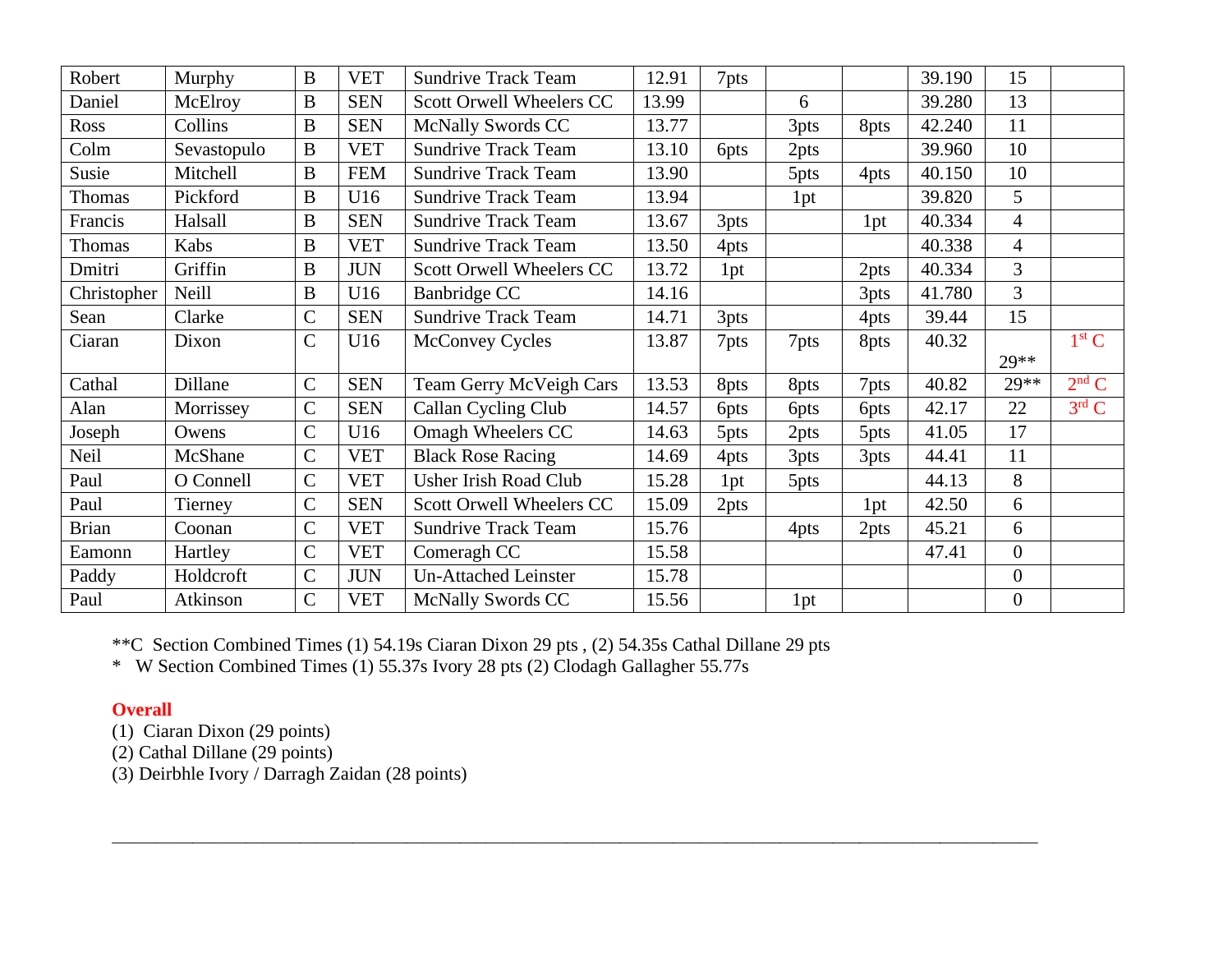#### **2017 Duane Delaney Track GP**

#### **Overall Result**

| 1. Autumn Collins (Torelli) / Robert Deegan (Arcane) |                       | 32 points |
|------------------------------------------------------|-----------------------|-----------|
| 2. Chris Donald U16                                  | (Team Madigan)        | 28 points |
| 3. Thomas Pickford (U16)                             | (Sundrive Track Team) | 28 points |
| <b>A Group</b>                                       |                       |           |
| 1. Xeno Young J                                      | (Powerhouse Sports)   | 27 points |
| 2. Darragh Zaidan                                    | (Arcane CT)           | 26 points |
| 3. Arthur Taggart U16                                | (Sportscity Velo)     | 24 points |
| <b>B</b> Group                                       |                       |           |
| 1. Robert Deegan                                     | (Arcane CT)           | 32 points |
| 2. Liam Collins M40                                  | (Arcane CT)           | 27 points |
| 3. Kyle Crotty<br>(Arcane CT)                        |                       | 24 points |
| <b>C</b> Group                                       |                       |           |
| 1. Chris Donald U16                                  | (Team Madigan)        | 28 points |
| 2. Thomas Pickford U16                               | (Sundrive Track Team) | 28 points |
| 3. Ciaran Dixon U16                                  | (Phoenix CC)          | 24 points |
|                                                      |                       |           |

## **Women's Group**

| 1. Autumn Collins      | (Team Torelli)      | 32 points |
|------------------------|---------------------|-----------|
| 2. Deirbhle Ivory      | (TC Racing)         | 27 points |
| 3. Caoimhe O'Brien U16 | (Lakeside Wheelers) | 23 points |

| <b>First</b> |         | Cat        | <b>Clubname</b>            | F200   | Pts  | <b>Mile</b> | Scr  | 500        | <b>Total</b> |
|--------------|---------|------------|----------------------------|--------|------|-------------|------|------------|--------------|
| Xeno         | Young   | <b>JUN</b> | <b>Powerhouse Sports</b>   | 12.019 | 7pts | B 7pts      | 8pts | 37.40      | 27           |
| Darragh      | Zaidan  | <b>SEN</b> | Arcane Cycling Team        | 12.263 | 5pts | B 8pts      | 7pts | 37.24      | 26           |
| Arthur       | Taggart | U16        | <b>Sportscity Velo</b>     | 11.936 | 8pts | A 8pts      |      | 36.05      | 24           |
| John         | Caffrey | M40        | Lucan CRT                  | 12.438 | 2pts | A 7pts      | 4pts | 38.33      | 17           |
| Oisin        | Hogan   | <b>SEN</b> | <b>Sundrive Track Team</b> | 12.466 | 1pts | B 6pts      | 6pts | 38.96      | 16           |
| Ronan        | Sherman | <b>SEN</b> | <b>Sundrive Track Team</b> | 12.084 | 6pts | A 1pt       |      | 36.63      | 14           |
| Aaron        | Wade    | U16        | <b>Lakeside Wheelers</b>   | 12.398 | 4pts | A 5ps       |      | <b>DNS</b> | 9            |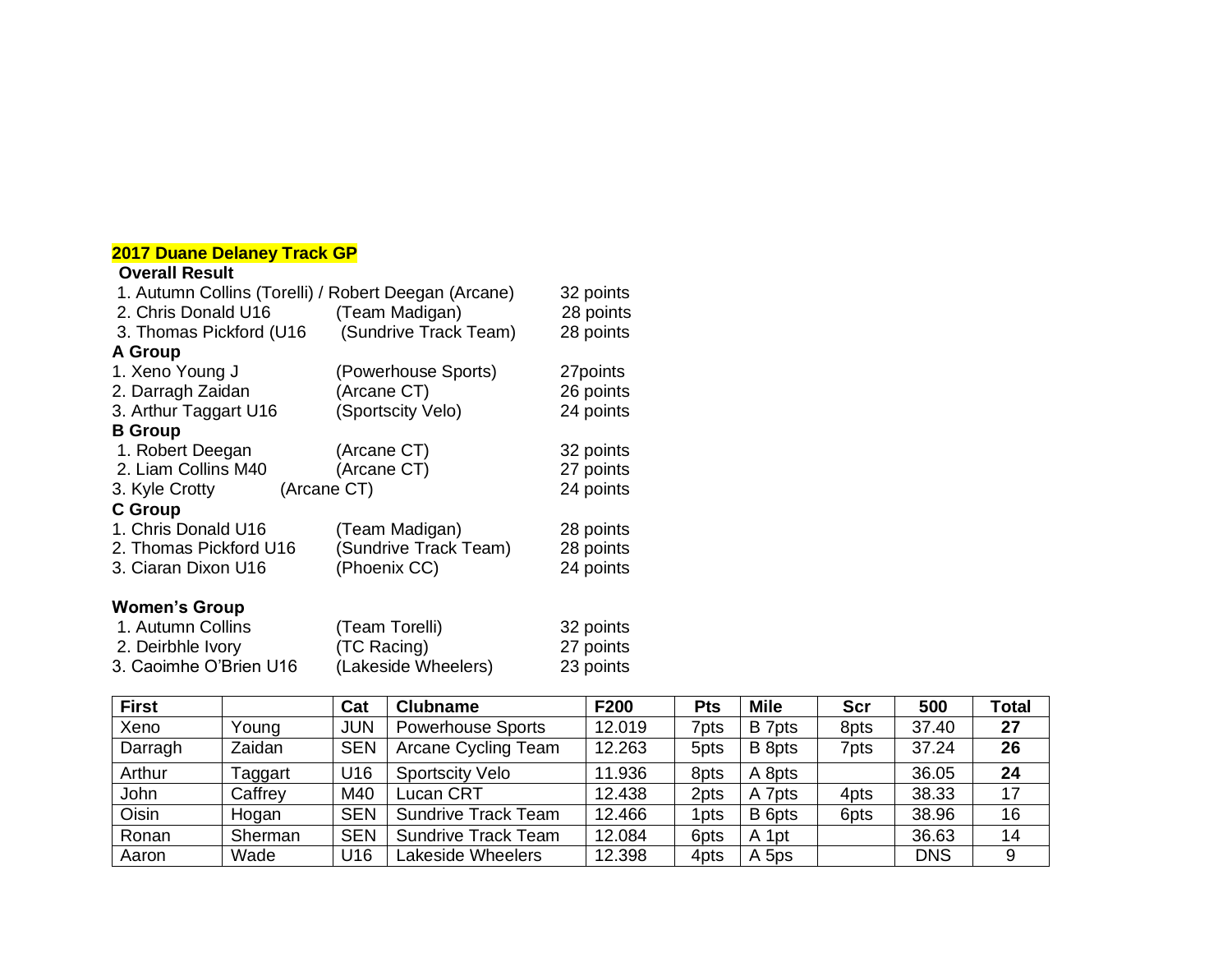| David          | O'Sullivan     | U16        | Moynalty CC                  | 12.574              |      | A 6pts       |      | 39.04      | 8                       |
|----------------|----------------|------------|------------------------------|---------------------|------|--------------|------|------------|-------------------------|
| Conor          | Murnane        | <b>SEN</b> | UCD CC                       | 13.863              |      | B 3pts       | 5pts |            | 8                       |
| David          | Swift          | <b>SEN</b> | <b>Scott Orwell Wheelers</b> | 12.641              |      | B 5pts       | 3pts |            | $\overline{8}$          |
| Philip         | <b>Bremner</b> | <b>SEN</b> | Lakeland                     | 12.409              | 3pts | B 4pts       |      |            | $\overline{7}$          |
| Sam            | Gilmore        | <b>SEN</b> | Arcane Cycling Team          | 13.438              |      | A 4pts       | 1pt  |            | 5                       |
| Simon          | Jones          | <b>SEN</b> | <b>UCD CC</b>                | 12.892              |      | A 3pts       |      |            | $\overline{3}$          |
| Andre          | Grennell       | <b>SEN</b> | Arcane Cycling Team          | 12.864              |      | B 1pt        | 2pts |            | $\overline{3}$          |
| <b>Brendan</b> | Whelan         | M40        | Arcane Cycling Team          | $\overline{12.762}$ |      | A 2pts       |      |            | $\overline{2}$          |
| Aidan          | Reade          | M40        | <b>Black Rose Racing</b>     | 13.036              |      | B 2pts       |      |            | $\overline{2}$          |
|                |                |            | <b>B</b> Group               |                     |      |              |      |            |                         |
| Robert         | Deegan         | <b>SEN</b> | Arcane Cycling Team          | 12.494              | 8pts | A 8pts       | 8pts | 38.39      | 32                      |
| Liam           | Collins        | M40        | Arcane Cycling Team          | 12.540              | 7pts | B 8pts       | 6pts | 39.09      | 27                      |
| Kyle           | Crotty         | <b>SEN</b> | Arcane Cycling Team          | 12.912              | 6pts | A 6pts       | 5pts | 38.93      | $\overline{24}$         |
| Daniel         | <b>McElroy</b> | <b>SEN</b> | <b>Scott Orwell</b>          | 13.564              | 3pts | B 7pts       | 2pts | 40.20      | $\overline{17}$         |
| David          | Mullin         | M40        | <b>Sundrive Track Team</b>   | 13.828              |      | A 7pts       | 7pts | <b>DNF</b> | 14                      |
| Francis        | Halsall        | <b>SEN</b> | <b>St Tiernans</b>           | 14.105              |      | A 5pts       | 4pts | 41.60      | 13                      |
| Ross           | Collins        | <b>SEN</b> | McNally Swords CC            | 13.914              |      | B 6pts       | 3pts | 42.36      | $\overline{12}$         |
| Malcolm        | McKechnie      | M40        | Ards CC                      | 13.763              | 1pt  | B 5pts       | 1pt  | 43.20      | $\overline{9}$          |
| Robert         | Murphy         | <b>SEN</b> | <b>Sundrive Track Team</b>   | 12.967              | 5pts | B 3pts       |      | <b>DNS</b> | $\overline{8}$          |
| Gerry          | <b>Dollard</b> | <b>SEN</b> | <b>Sundrive Track Team</b>   | 13.510              | 4pts | A 2pts       |      | 44.47      | $\overline{7}$          |
| Mark           | <b>Stewart</b> | <b>SEN</b> | <b>Sundrive Track Team</b>   | 13.760              | 2pts | A 3pts       |      |            | $\overline{5}$          |
| Oliver         | Smith          | <b>SEN</b> | <b>Limerick Cycling Club</b> | 13.960              |      | A 4pts       |      |            | $\overline{\mathbf{4}}$ |
| Thomas         | Kabs           | M40        | <b>Sundrive Track Team</b>   | 13.976              |      | B 4pts       |      |            | 4                       |
|                |                |            | <b>C</b> Group               |                     |      |              |      |            |                         |
| Chris          | Donald         | U16        | Team Madigan                 | 13.667              | 6pts | A 6pts       | 8pts | 39.72      | 28                      |
| <b>Thomas</b>  | Pickford       | U16        | Sundrive Track Team          | 13.570              | 7pts | B 8pts       | 6pts | 40.29      | 28                      |
| Ciaran         | Dixon          | U16        | Phoenix CC                   | 13.930              | 4pts | A 8pts       | 7pts | 40.90      | 24                      |
| Robert         | Kiely          | JUN        | <b>Sundrive Track Team</b>   | 13.483              | 8pts | A 7pts       | 1pt  | 40.76      | $\overline{22}$         |
| Alan           | Galbraith      | M50        | <b>Sundrive Track Team</b>   | 14.060              | 3pts | B 6pts       | 5pts | 44.00      | 18                      |
| Chris          | <b>Neill</b>   | U16        | Shimna Wheelers              | 14.168              | 1pt  | B 7pts       | 3pts | <b>DNS</b> | 11                      |
| <b>Brian</b>   | Coonan         | M40        | Naas CC                      | 14.131              | 2pts | A 5pts       | 2pts | 46.03      | 11                      |
| Paul           | O'Connell      | M60        | <b>USHER IRC</b>             | 14.670              |      | A 4pts       | 4ps  | 44.07      | 11                      |
| Neil           | McShane        | M40        | <b>Black Rose</b>            | 13.879              | 5pts | <b>B DNS</b> |      |            | $\sqrt{5}$              |
| Paul           | Tierney        | M40        | <b>Scott Orwell Wheelers</b> | 14.605              |      | B 5pts       |      |            | $\overline{5}$          |
| Joe            | Grennell       | M60        | Arcane Cycling Team          | 14.995              |      | B 4pts       |      |            | 4                       |
| Padraic        | Doolan         | U16        | Acorn CC                     | 14.427              |      | A 3pts       |      |            | $\overline{3}$          |
| Craig          | McShane        | U16        | <b>Black Rose</b>            | 15.224              |      | A DNS        |      |            |                         |
|                |                |            | <b>Women's Group</b>         |                     |      |              |      |            |                         |
| Autumn         | Collins        | <b>SEN</b> | <b>Team Torelli</b>          | 13.070              | 8pts | A 8pts       | 8pts | 40.76      | 32                      |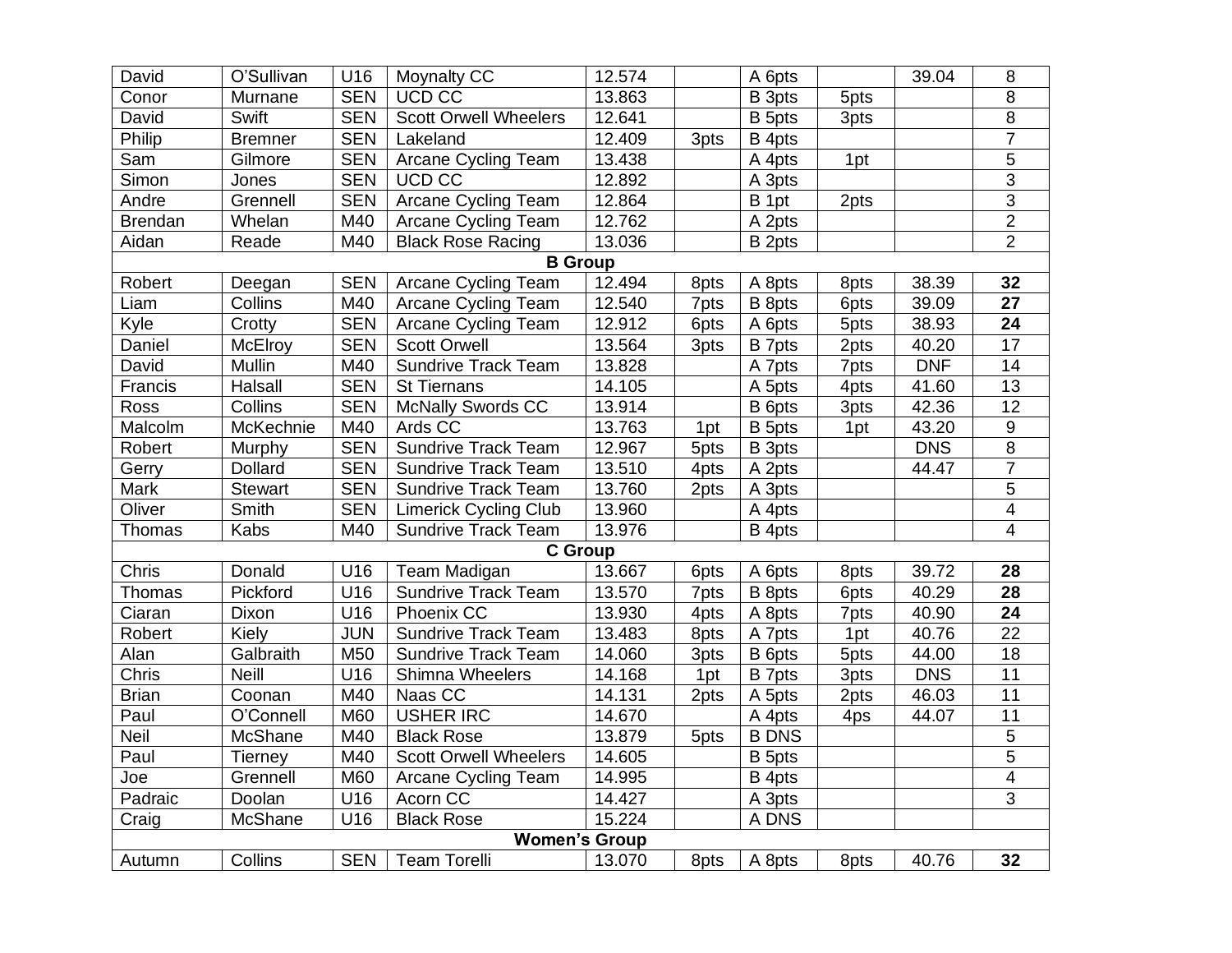| <b>Ivory</b>   | <b>SEN</b> | <b>TC Racing</b>             | 13.868 | 6pts | A 7pts | 7pts | 41.72 | 27 |
|----------------|------------|------------------------------|--------|------|--------|------|-------|----|
| O'Brien        | U16        | Lakeside Wheelers            | 14.066 | 5pts | B 8pts | 6pts | 43.42 | 23 |
| Harrisson      | <b>JUN</b> | <b>TC Racing</b>             | 13.854 | 7pts | B 7pts | 2pts | 42.39 | 22 |
| Irvine         | <b>SEN</b> | <b>Arcane Cycling Team</b>   | 14.274 | 4pts | A 6pts | 5pts | 43.86 | 16 |
| Loscher        | <b>SEN</b> | <b>Sundrive Track Team</b>   | 14.698 | 2pts | A 5pts | 3pts | 42.81 | 15 |
| Gallagher      | U16        | AAA CC                       | 15.234 |      | B 6pts | 4pts | 43.55 | 13 |
| Sheridan       | <b>SEN</b> | <b>Scott Orwell</b>          | 14.588 | 3pts | B 5pts |      | 43.64 | 10 |
| Haverty        | <b>SEN</b> | <b>Arcane Cycling Team</b>   | 14.806 | 1pt  | B 4pts |      |       | 5  |
| <b>Brennan</b> | U16        | Deenside Wh                  | 15.268 |      | A 4pts |      |       | 4  |
| <b>Bryce</b>   | <b>SEN</b> | <b>Dublin Wheelers</b>       | 15.501 |      | A 3pts | 1pt  |       | 4  |
| Kennedy        | <b>SEN</b> | Arcane Cycling Team          | 15.279 |      | B 3pts |      |       | 3  |
| Coleman        | <b>SEN</b> | Lucan Cycling Club           | 15.666 |      | A 2pts |      |       | 2  |
| Mallon         | <b>SEN</b> | <b>Arcane Cycling Team</b>   | 15.801 |      | B 2pts |      |       | 2  |
| Reade          | <b>SEN</b> | <b>Black Rose Racing</b>     | 15.209 |      | A 1pt  |      |       |    |
| Fagan          | <b>SEN</b> | <b>Clontarf Cycling Club</b> | 15.604 |      | B 1pt  |      |       |    |
| Tilly          | U16        | <b>Scott Orwell</b>          | 16.224 |      | A      |      |       | 0  |
|                |            |                              |        |      |        |      |       |    |

#### **Records**

U16 Flying 200 Arthur Taggart 11.936 sec U16 SS 500m TT Arthur Taggart 36.05 sec

## **Duane Delaney TGP 2016**

(Points in brackets) Hosted by Finglas Ravens CC

|              | Cat | Name Team/Club                     | <b>Fly 200</b> | <b>Mile</b>  | <b>Scratch</b> | 500 TT   | <b>Overall</b> |
|--------------|-----|------------------------------------|----------------|--------------|----------------|----------|----------------|
| A            | Sen | Tony Mairs (Arcane CT)             | 11.28(7)       | $1^{st} (8)$ | $7^{th}$ (2)   | 34.63(8) | 25             |
| A            | Jun | Zeno Young (Powerhouse Sports)     | 12.12(5)       | $3^{rd}(6)$  | $1^{st}$ (8)   | 36.32(5) | 24             |
| A            | Sen | Eamonn Byrne (Sundrive Track Team) | 11.19(8)       | $2^{nd}(7)$  |                | 35.10(7) | 22             |
| A            | M40 | John Caffrey (Lucan CRT)           | 12.34(4)       | $5^{th} (4)$ | $3^{rd}$ (6)   | 37.47(4) | 18             |
| A            | Sen | Darragh Zaidan (Arcane CT)         | 13.18          | $4^{th}$ (5) | $2^{nd} (7)$   | 38.38(2) | 14             |
| $\mathsf{A}$ | Sen | Ronan Sherman (Black Rose)         | 11.50(6)       |              |                | 35.37(6) | 12             |
| A            | Sen | David Swift (Scott Orwell)         | 12.55(3)       |              | $4^{th}$ (5)   | 37.98(3) | 11             |
| A            | M40 | Aidan Reade (Black Rose)           | 13.22          | $7^{th} (2)$ | $5^{th}$ (4)   | 39.53(1) |                |
| A            | M40 | Brendan Whelan (Arcane CT)         | 12.56(2)       | $6^{th}$ (3) |                |          | 5              |
| A            | Fem | Eimear Moran (Sundrive Track Team) | 13.00(1)       | $8^{th}$ (1) | $8^{th}$ (1)   |          | 3              |

 $\_$  , and the set of the set of the set of the set of the set of the set of the set of the set of the set of the set of the set of the set of the set of the set of the set of the set of the set of the set of the set of th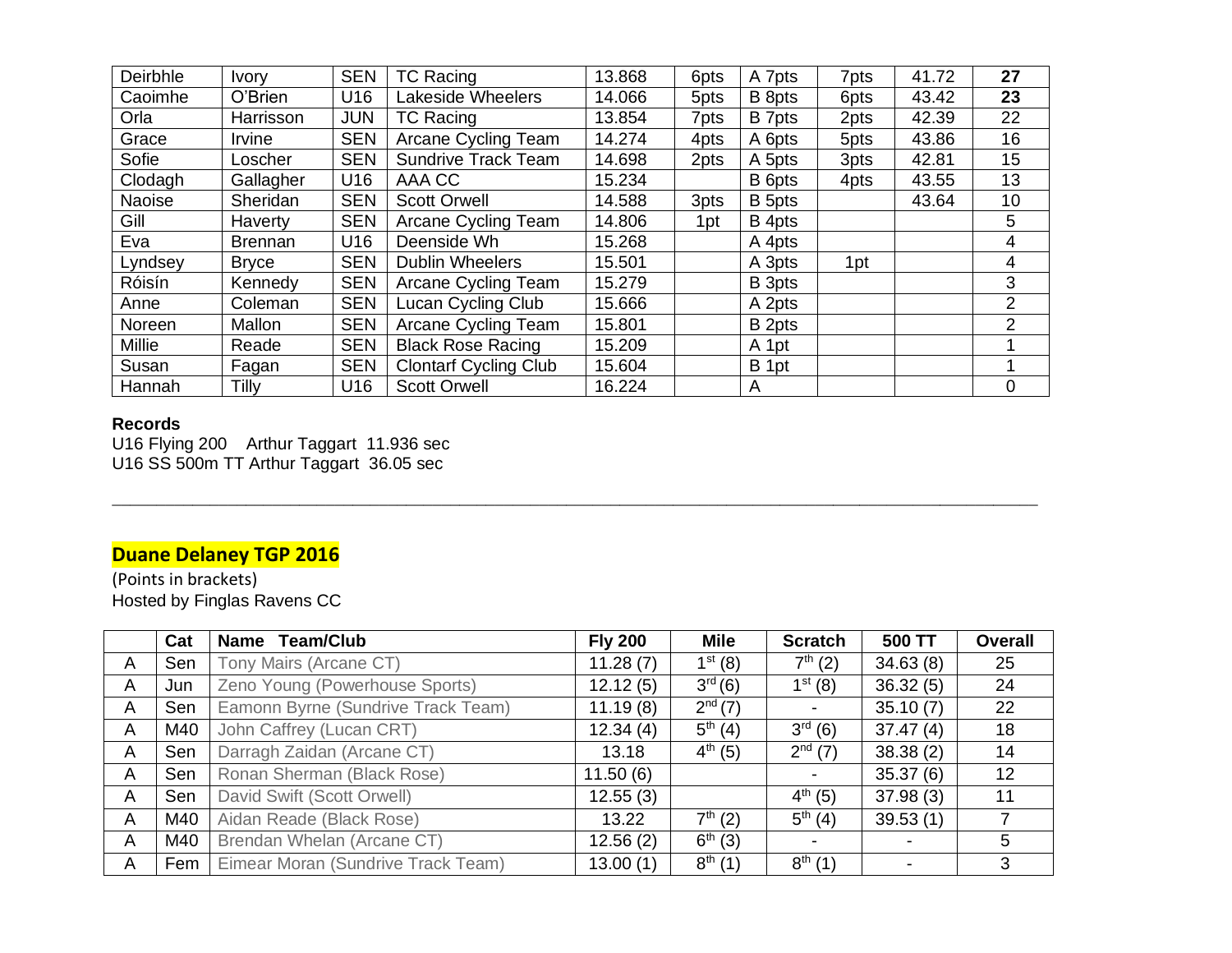| A                     | Sen             | Terry O'Malley (UCD CC)                 | 13.78                 |                          | $\bar{6}^{th}$ (3)             |                        | 3               |
|-----------------------|-----------------|-----------------------------------------|-----------------------|--------------------------|--------------------------------|------------------------|-----------------|
| A                     | Sen             | Daniel McElroy (Scott Orwell)           | 13.43                 | $\overline{\phantom{a}}$ | $\overline{\phantom{a}}$       | $\blacksquare$         | $\mathbf 0$     |
|                       |                 |                                         |                       |                          |                                |                        |                 |
| В                     | Sen             | Dave Sherlock (Sundrive Track Team)     | 12.94(7)              | $1^{st} (8)$             | $4^{th}$ (5)                   | 38.97(7)               | 27              |
| B                     | M40             | John Blackwell (unatt)                  | 13.23(1)              | $\overline{2^{nd}(7)}$   | $\overline{1^{st}(8)}$         | 38.54(8)               | 24              |
| B                     | U16             | Arthur Taggart (Ballymoney CC)          | 12.68(8)              | $1^{st} (8)$             |                                | 38.97(7)               | 23              |
| B                     | Sen             | Marc O'Brien (Arcane CT)                | 13.12(5)              | $\overline{3^{rd}(6)}$   | $2^{nd} (7)$                   | 39.35(5)               | 23              |
| $\sf B$               | Sen             | Robert Murphy (Sundrive Track Team)     | 13.00(6)              | $2nd$ (7)                |                                | 39.97(4)               | 17              |
| B                     | Fem             | Susie Mitchell (Sundrive Track Team)    | 13.75                 | $4^{th}$ (5)             | $3^{rd} (6)$                   | 40.36(3)               | 14              |
| B                     | M50             | Ger Ivory (Bray Wheelers)               | 13.19(2)              | $\overline{3^{rd}(6)}$   | $5^{th}$ (4)                   | (1)                    | $\overline{13}$ |
| B                     | M50             | Paul Swenarton (North Down CC           | 13.13(4)              | $4^{th}$ (5)             | $\overline{8^{th}(1)}$         | $\overline{40.44}$ (2) | 12              |
| B                     | U16             | Shane Higgins (Black Rose)              | 13.17(3)              | $6^{th}$ (3)             | $\overline{7^{th}}(2)$         |                        | 8               |
| B                     | Jun             | Andre Grennell (Arcane CT)              | 13.60                 | $\overline{7^{th}}(2)$   | $\frac{6^{th}}{6^{th}}(3)$     |                        | 5               |
| B                     | M40             | Brian Phelan (Sundrive Track Team)      | 13.69                 | $\overline{5^{th}}(4)$   |                                |                        | 4               |
| B                     | M50             | Eddie Lynch (Scott Orwell)              | 14.05                 | $\overline{5^{th}}(4)$   | $\blacksquare$                 |                        | $\overline{4}$  |
| B                     | M40             | Mark Burns (McNally Swords)             | 13.81                 | $\overline{6^{th}}(3)$   |                                |                        | 3               |
| B                     | Sen             | David Mullin (Sundrive Track Team)      | 13.41                 | $\overline{8^{th}(1)}$   | $\blacksquare$                 |                        | $\overline{2}$  |
| B                     | Sen             | Mark Stewart (Sundrive Track Team)      | 14.53                 | $\overline{7^{th}}(2)$   | $\blacksquare$                 |                        | $\overline{2}$  |
|                       |                 |                                         |                       |                          |                                |                        |                 |
| C                     | Sen             | Thomas Kabs (Sundrive Track Team)       | 13.65(8)              | $\overline{4^{th}}(5)$   | $1^{st}$ (8)                   | 41.44(8)               | 29              |
| $\mathsf C$           | M50             | Paul Atkinson (McNally Swords)          | 14.47(6)              | $1^{st}$ (8)             | $2nd$ (7)                      | 44.25(3)               | 24              |
| $\overline{C}$        | M60             | Paul O'Connell (Usher IRC)              | 14.62(4)              | $2^{nd} (7)$             | $4^{th}$ (5)                   | 43.69(7)               | 23              |
| $\overline{C}$        | Sen             | Paul Tierney (Scott Orwell)             | 14.59(5)              | $5^{th} (4)$             | $3^{rd} (6)$                   | 43.87 (6)              | 21              |
| $\mathsf C$           | M40             | Neil McShane (Unatt)                    | 14.35(7)              | $6^{th}$ (3)             | $6^{th}$ (3)                   | 43.97(5)               | 18              |
| $\mathsf C$           | M40             | Brian Coonan (Naas CC)                  | 14.71(3)              | $3^{rd}(6)$              | $\overline{5^{th}}(4)$         | 44.09(4)               | 17              |
| $\mathsf C$           | M50             | Eamonn Hartley (Comeragh CC)            | 15.31(2)              | $7^{th} (2)$             | $\overline{7^{th}}(2)$         | 46.53(2)               | 8               |
| $\overline{\text{C}}$ | M40             | Gerard Neary (Cuchulainn CC)            | 15.55(1)              | $8^{th}$ (1)             | $8^{th}$ (1)                   | <b>DNS</b>             | 3               |
|                       |                 |                                         |                       |                          |                                |                        |                 |
| L                     | FJn             | Shenna McKivergan (Powerhouse Sports)   | 13.44(8)              | $\overline{2^{nd}}$ (7)  | $\overline{1^{st}}(8)$         | 40.34(8)               | 31              |
| L                     | Fem             | Orla Hendron (Scott Orwell)             | $\overline{1}3.85(7)$ | $1^{st} (8)$             | $4^{th}$ (5)                   | 42.94(4)               | 24              |
| L                     | Fem             | Fiona Guihan (Irish Centre for Cycling) | 14.29 (6)             | $4^{th}$ (5)             | $3^{rd}$ (6)                   | 42.09(6)               | 23              |
|                       | Fem $ $         | Sofie Loscher (Sundrive Track Team)     | 15.00(3)              | $3^{rd} (6)$             | $2^{nd} (7)$                   | 42.25(5)               | $\overline{21}$ |
| L                     | FU <sub>6</sub> | Amanda Gallagher (Cadwell Cycles)       | 14.61(5)              | $\overline{5^{th}}(4)$   | $\overline{5}^{\text{th}}$ (4) | 41.56(7)               | 20              |
| L                     | Fem             | Julie White (Black Rose)                | 15.38                 | $6^{th}$ (3)             | $6^{th}$ (3)                   | 43.85(3)               | 9               |
| L                     | FU <sub>6</sub> | Orla Harrison (Covey Wheelers)          | 14.75(4)              | $7^{th} (2)$             | $\blacksquare$                 | 44.78 (2)              | $\overline{8}$  |
| L                     | Fem             | Roisin Kennedy (Arcane CT)              | 15.09(2)              | $8^{th}$ (1)             | $7^{th}$ (2)                   | 45.53(1)               | 6               |
| L                     | Fem             | Deborah Madden (Sundrive Track Team)    | 15.19(1)              |                          | $8^{th}$ (1)                   |                        | $\overline{2}$  |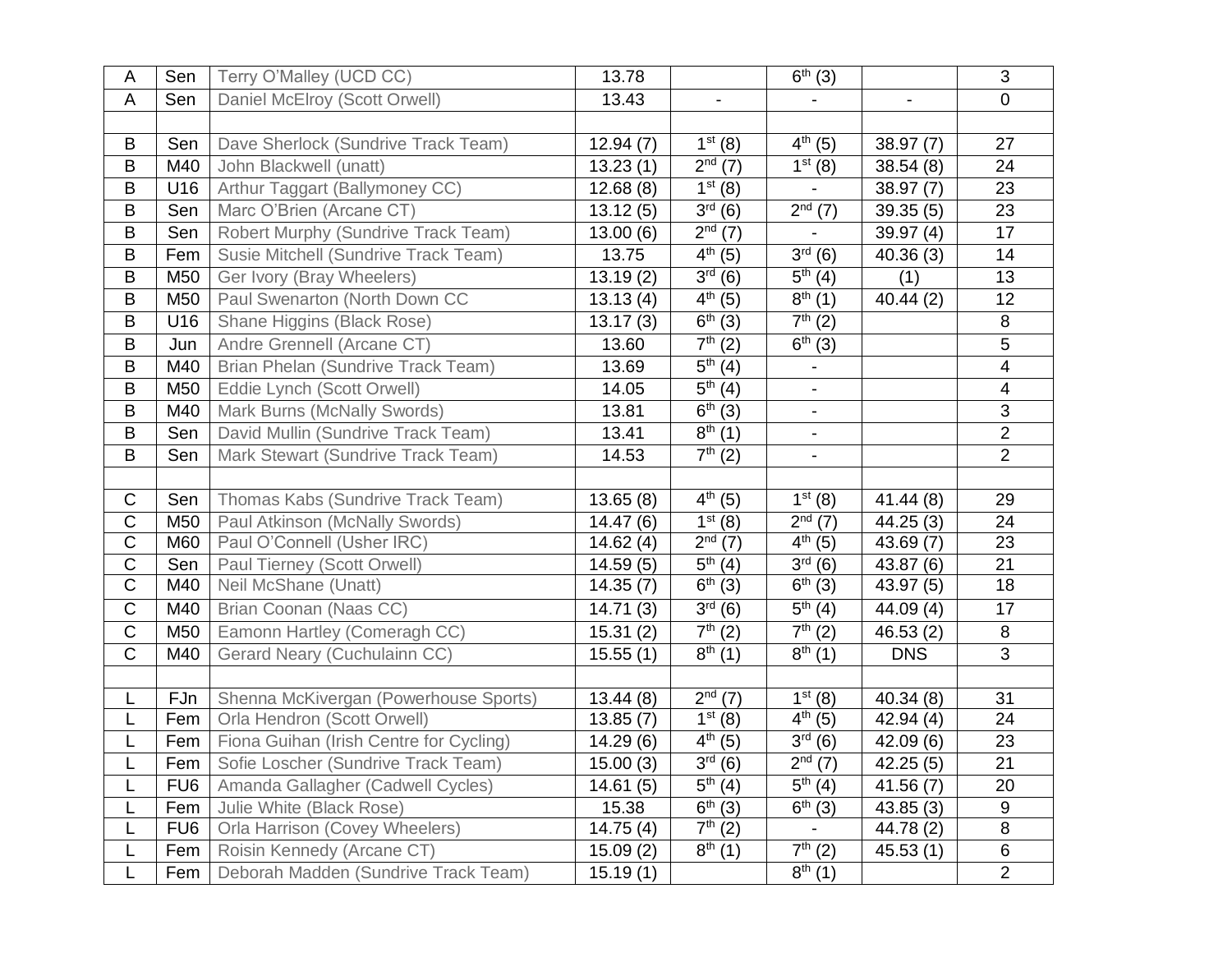(Points in brackets)

## **Duane Delaney Overall**

| (1 <sup>st</sup> ) Shenna mcKivergan (Powerhouse Sports) | 31pts |
|----------------------------------------------------------|-------|
| $(2nd)$ Thomas Kabs (Sundrive Track Team)                | 29pts |
| (3 <sup>rd</sup> ) Dave Sherlock (Sundrive Track Team)   | 27pts |

#### **Records**

Shenna McKivergan (Powerhouse Sports) 500m 40.34 Junior Female

## **Duane Delaney TGP 2015**

## (Points in brackets)

| No. | <b>Name</b>         | Team/Club               | <b>Fly 200</b> | Kilo   | Scr          | 500 TT    | <b>Overall</b> |
|-----|---------------------|-------------------------|----------------|--------|--------------|-----------|----------------|
| A   | <b>Tony Mairs</b>   | <b>Arcane Adamstown</b> | 11.53(8)       | A1(8)  |              | 35.44(8)  | 24             |
| A   | Ronan Sherman       | <b>Black Rose</b>       | 11.89(7)       | B1(8)  |              | 36.58(7)  | 22             |
| A   | Hugo Brennan        | Sundrive Track Team     | 11.95(6)       | A2(7)  | $7^{th} (2)$ | 36.74(6)  | 21             |
| A   | Xeno Young U16      | Unatt                   |                | A3(6)  | $1^{st} (8)$ | 37.79(4)  | 21             |
| A   | Paul Armstrong      | Sundrive Track Team     | 12.16(5)       | B2(7)  |              | 37.14(5)  | 17             |
| A   | Darragh Zaidan      | Arcane Adamstown        | 12.74(2)       | B3 (6) | $2^{nd} (7)$ | 38.84(1)  | 16             |
| A   | Philip Ryan         | Cadence Performance     | 12.40(4)       | A6(3)  | $5^{th}(4)$  | 37.81(3)  | 14             |
| A   | Shane O'Hara        | <b>Black Rose</b>       | 12.61(1)       | B4 (5) | $4^{th} (5)$ | 38.25(2)  | 13             |
| A   | David O'Brien       | <b>UCD CC</b>           | 12.79          | A7(2)  | $3^{rd}(6)$  |           | 8              |
| A   | Aidan Reade         | <b>Black Rose</b>       | 13.18          | B5(4)  | $6^{th} (3)$ |           | 7              |
| A   | Brendan Whelan      | Adamstown               | 12.91          | A4 (5) |              |           | 5              |
| A   | <b>Harry Brooks</b> | Sundrive Track Team     | 13.25          | A5(4)  |              |           | 4              |
| A   | David Swift         | Orwell Wheelers         | 12.86          | B6(3)  | $8^{th} (1)$ |           | $\overline{4}$ |
|     |                     |                         |                |        |              |           |                |
| B   | Oisin Hogan         | Sundrive Track Team     | 13.21(5)       | B2(7)  | $1^{st} (8)$ | 39.04(7)  | 27             |
| B   | Conor Murnane J     | Orwell Wheelers         | 13.16(7)       | B1(8)  | $3^{rd} (6)$ | 39.95(6)  | 27             |
| B   | Niall Lawrence U16  | <b>Bann Valley</b>      | 13.09(8)       | A2(7)  | $6^{th}$ (3) | 39.03 (8) | 26             |
| B   | David Mullen V      | Sundrive Track Team     | 13.46(1)       | B4 (5) | $2^{nd}$ (7) | 40.71(5)  | 18             |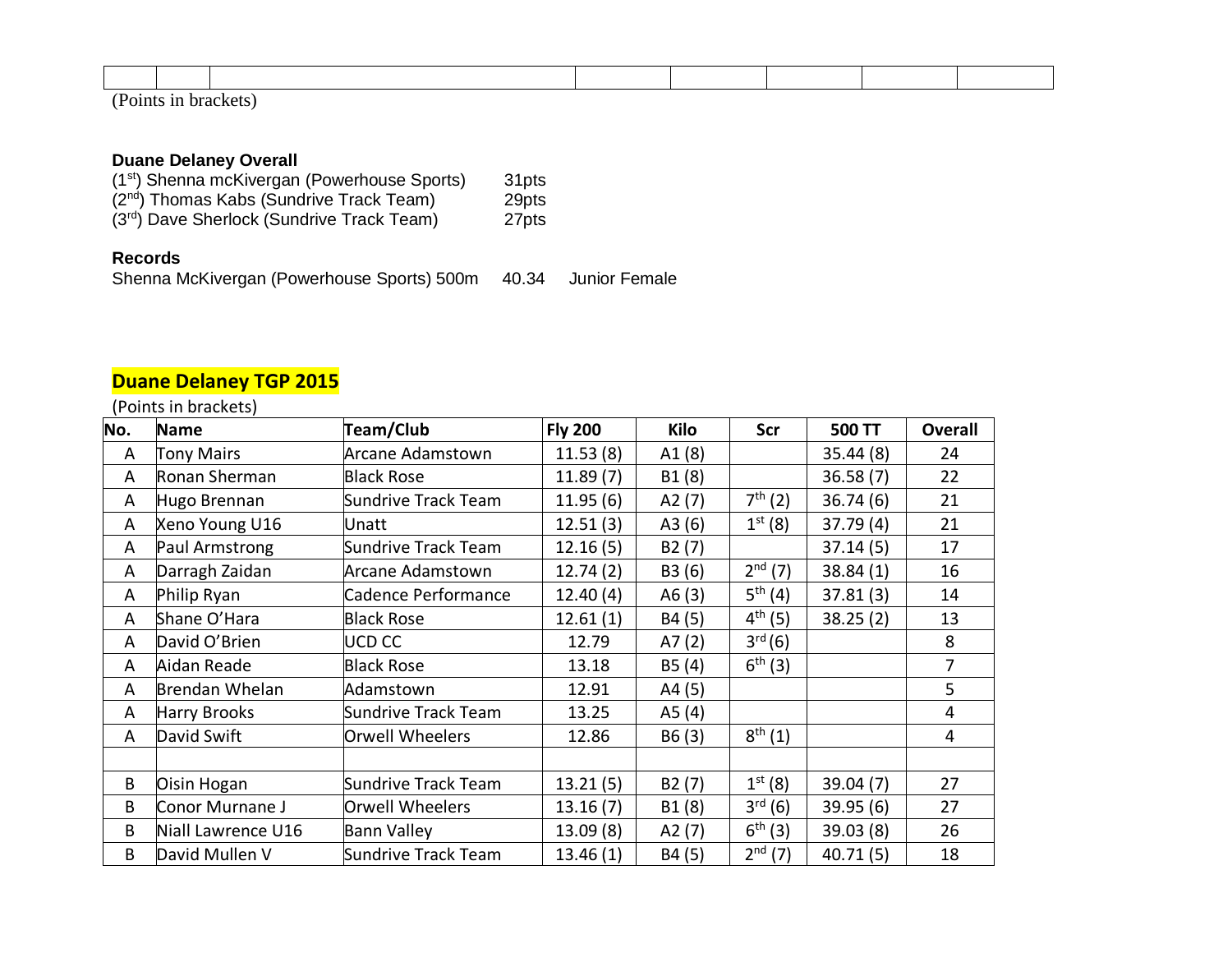| B              | Finbarr O'Callaghan | <b>Blarney CC</b>          | 13.38(2)  | A1(8)    | $4^{th} (5)$ | 42.01(3)  | 18                      |
|----------------|---------------------|----------------------------|-----------|----------|--------------|-----------|-------------------------|
| B              | Terry Cromer V      | Sundrive Track Team        | 13.28(4)  | A4 (5)   | $7^{th} (2)$ | 40.84(4)  | 15                      |
| B              | Ger Ivory V         | <b>Bray Wheelers</b>       | 13.37(3)  | B3 (6)   |              | 44.50 (2) | 11                      |
| B              | Sam Gilmore         | <b>Bray Wheelers</b>       | 14.13     | B5(4)    | $5^{th} (4)$ |           | 8                       |
| B              | Robert Murphy V     | Sundrive Track Team        | 13.17 (6  | A8 $(1)$ |              |           | $\overline{7}$          |
| B              | Daniel McElroy      | <b>Orwell Wheelers</b>     | 13.80     | A3(6)    |              |           | 6                       |
| B              | Lenny McManus       | Drogheda Wheelers          | 14.02     | A5(4)    |              |           | $\overline{4}$          |
| B              | Enda Smyth V        | <b>Black Rose</b>          | 14.12     | A6(3)    | $8^{th} (1)$ |           | $\overline{4}$          |
| B              | John Mernagh        | Sundrive Track Team        | 14.24     | B6(3)    |              |           | $\overline{\mathbf{3}}$ |
| B              | <b>Brian Malone</b> | Unatt                      | 14,23     | A7(2)    |              |           | $\overline{2}$          |
| B              | Gerry Dollard V     | <b>Sundrive Track Team</b> | 13,98     | B7(2)    |              |           | $\overline{2}$          |
| B              | Ronan Ryan V        | Sundrive Track Team        | 14.10     | B8(1)    |              |           | $\mathbf{1}$            |
|                |                     |                            |           |          |              |           |                         |
| $\mathsf{C}$   | Sean Murnane U16    | Orwell Wheelers            | 13.74(8)  | A1(8)    | $1^{st} (8)$ | 41.66(7)  | 31                      |
| $\mathsf{C}$   | Shane Higgins U16   | <b>Black Rose</b>          | 13.90(6)  | A2(7)    | $2^{nd} (7)$ | 40.10 (8) | 28                      |
| $\mathsf C$    | Brian Phelan V      | <b>Sundrive Track Team</b> | 14.09 (5) | B2(7)    | $4^{th} (5)$ | 42.13(5)  | 22                      |
| $\mathsf{C}$   | Ryan O'Toole J      | Murphy Surveys             | 14.19(4)  | A3(6)    | $3^{rd} (6)$ | 42.34(4)  | 20                      |
| $\mathsf{C}$   | Mark Stewart        | Sundrive Track Team        | 13.86(7)  | B1(8)    |              | 43.57(3)  | 18                      |
| $\mathsf{C}$   | Andre Grennell J    | Adamstown                  | 14.22 (3  | B3 (6)   | $8^{th} (1)$ | 41.91(6)  | 16                      |
| $\mathsf C$    | Paul Atkinson V     | <b>McNally Swords</b>      | 14.72(2)  | A4 (5)   | $5^{th}(4)$  | 47.10(1)  | 12                      |
| $\mathsf{C}$   | Paul O'Connell V    | <b>Irish Road Club</b>     | 14.83(1)  | B4 (5)   | $6^{th}$ (3) | 46.81(2)  | 11                      |
| $\mathsf C$    | Thomas Kabs         | Sundrive Track Team        | 15.63     | B3 (6)   |              |           | $\boldsymbol{6}$        |
| $\mathsf C$    | Brian Coonan V      | Naas                       | 14.91     | A5(4)    |              |           | $\overline{4}$          |
| $\overline{C}$ | Liam Hanley U16     | Navan                      | 15.49     | A6(3)    |              |           | $\overline{3}$          |
|                |                     |                            |           |          |              |           |                         |
| L              | Sarah Gunn          | Sundrive Track Team        | 13.66(8)  | A2(7)    | $3^{rd} (6)$ | 40.40(8)  | 29                      |
| L              | ShennaMcKivergan J  | Banbridge                  | 13.70(7)  | B1(8)    | $2^{nd} (7)$ | 40.43(7)  | 29                      |
| L              | Grace Irvine        | <b>McNally Swords</b>      | 15.13(3)  | B2(7)    | $4^{th} (5)$ | 44.52 (4) | 19                      |
| L              | Sofie Loscher       | Sundrive Track Team        | 15.08(4)  | A4 (5)   | $5^{th}(4)$  | 44.09(5)  | 18                      |
| L              | AmandaGallagherU16  | Cadwell Cycles             | 15.91     | B3 (6)   | $7^{th} (2)$ | 43.76(6)  | 14                      |
| L              | Roisin Kennedy      | <b>Arcane Adamstown</b>    | 14.91(5)  | B4 (5)   | $6^{th}$ (3) | 45.83(1)  | 14                      |
| L              | Orla Harrison U16   | Covey Wheelers             | 15.21(2)  | A3(6)    |              | 45.03 (3) | 11                      |
| L              | Jennifer Neenan J   | <b>NRPT</b>                | 15.27(1)  | B5(4)    |              | 45.14(2)  | $\overline{7}$          |
| L              | Deborah Madden      | Sundrive Track Team        | 15.63     | A5(4)    | $8^{th} (1)$ |           | 5                       |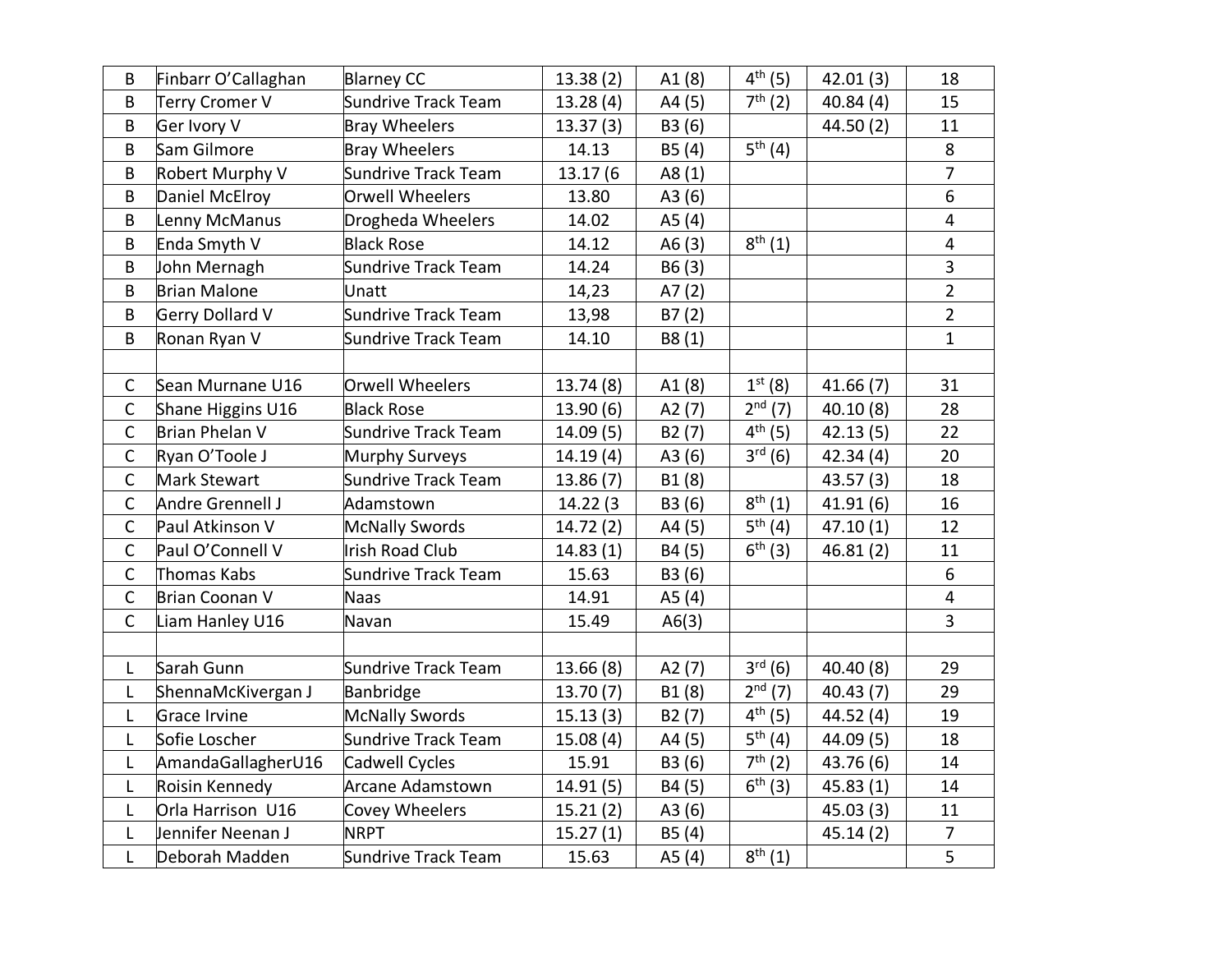| <b>Grainne Hanley J</b> | Sundrive Track Team | 16.06    | A6(3)  |              |            |            |
|-------------------------|---------------------|----------|--------|--------------|------------|------------|
| Millie Reade            | <b>Black Rose</b>   | 16.27    | B6(3)  |              |            |            |
| Lisa Neary              | DID                 | 16.34    | A7 (2) |              |            |            |
| Eimear Moran            | Sundrive Track Team | 14.24(6) | A1(8)  | $1^{st}$ (8) | <b>DNF</b> | <b>DNF</b> |

## **2015 Duane Delaney Overall**

1<sup>st</sup> Sean Murnane (Orwell) U16 31pts

2<sup>nd</sup> Sarah Gunn (Sundrive Track Team) 29pts

3<sup>rd</sup> Shenna McKivergan (Banbridge) 29pts

#### **Records**

Tony Mairs (Adamstown) 35.44 – 500m Senior Outdoor Record Paul Armstrong (Sundfrive) 37.14 – 500m Veteran Outdoor Record Shenna McKivergan (Banbridge) 40.43 – 500m Junior Women Outdoor Record Shenna McKivergan (Banbridge) 13.70 – Flying 200m Junior Women Record\*  *\*(indoor & outdoor)*

|              | <b>Dualle Delation 101 2017</b> |                            |               |             |            |               |                |
|--------------|---------------------------------|----------------------------|---------------|-------------|------------|---------------|----------------|
|              | <b>Name</b>                     | <b>Club/Team</b>           | <b>200 TT</b> | <b>Kilo</b> | <b>Scr</b> | <b>500 TT</b> | <b>Overall</b> |
| A            | Hugo Brennan                    | <b>Sundrive Track Team</b> | 11.94(8pt)    | 8pts        |            | 35.85(8pt)    | 24             |
| A            | Eamonn Byrne                    | <b>Sundrive Track Team</b> | 12.25(7pt)    | 8pts        |            | 36.62(7pt)    | 22             |
| A            | Jason Howick                    | <b>Bray Wheelers</b>       | 12.53(6pt)    | 7pts        | 2pts       | 37.13(6pt)    | 21             |
| $\mathsf{A}$ | Fionn Sheridan                  | <b>Orwell Wheelers</b>     | 12.63(4pt)    | 7pts        | 5pts       | 37.34(5pt)    | 21             |
| A            | Adam Stenson                    | Lucan CRC                  | 12.85(2pt)    | 7pts        | 8pts       | 37.87(4pt)    | 21             |
| A            | Brendan Whelan                  | Arcane Adamstown           | 12.92(1Pt)    | 6pts        | 7pts       | 38.97(1pt)    | 15             |
| A            | <b>Barry Talt</b>               | Murphy Survey              | 13.14         | 4pts        | 4pts       | 38.02(3pt)    | 11             |
| A            | John Lynch                      | Murphy Survey              | 12.65(3pt)    | 6pts        | 3pts       | 38.42(2pt)    | 11             |
| $\mathsf{A}$ | <b>Tony Mairs</b>               | Phoenix CC                 | 12.54(5pt)    | 6pts        |            |               | 11             |
| A            | Ronan Sherman *                 | <b>Ballymoney CC</b>       | 13.04         | 8pts        |            |               | 8              |
| A            | Darragh Zaidan                  | Arcane Adamstown           | 13.29         | 3pts        | 6pts       |               | 6              |
| $\mathsf{A}$ | Aidan Reade                     | <b>Black Rose Racing</b>   | 13.88         | 5pts        | 1pt        |               | 6              |
| A            | Harry Brooks                    | <b>Bray Wheelers</b>       | 13.21         | 5pts        |            |               | 5              |
| $\mathsf{A}$ | David O'Brien                   | <b>UCD Cycling Team</b>    | 13.35         | 5pts        |            |               | 5              |
| A            | Derek Stenson                   | Lucan CRC                  | 13.38         | 4pts        |            |               | 4              |

## **Duane Delaney TGP 2014**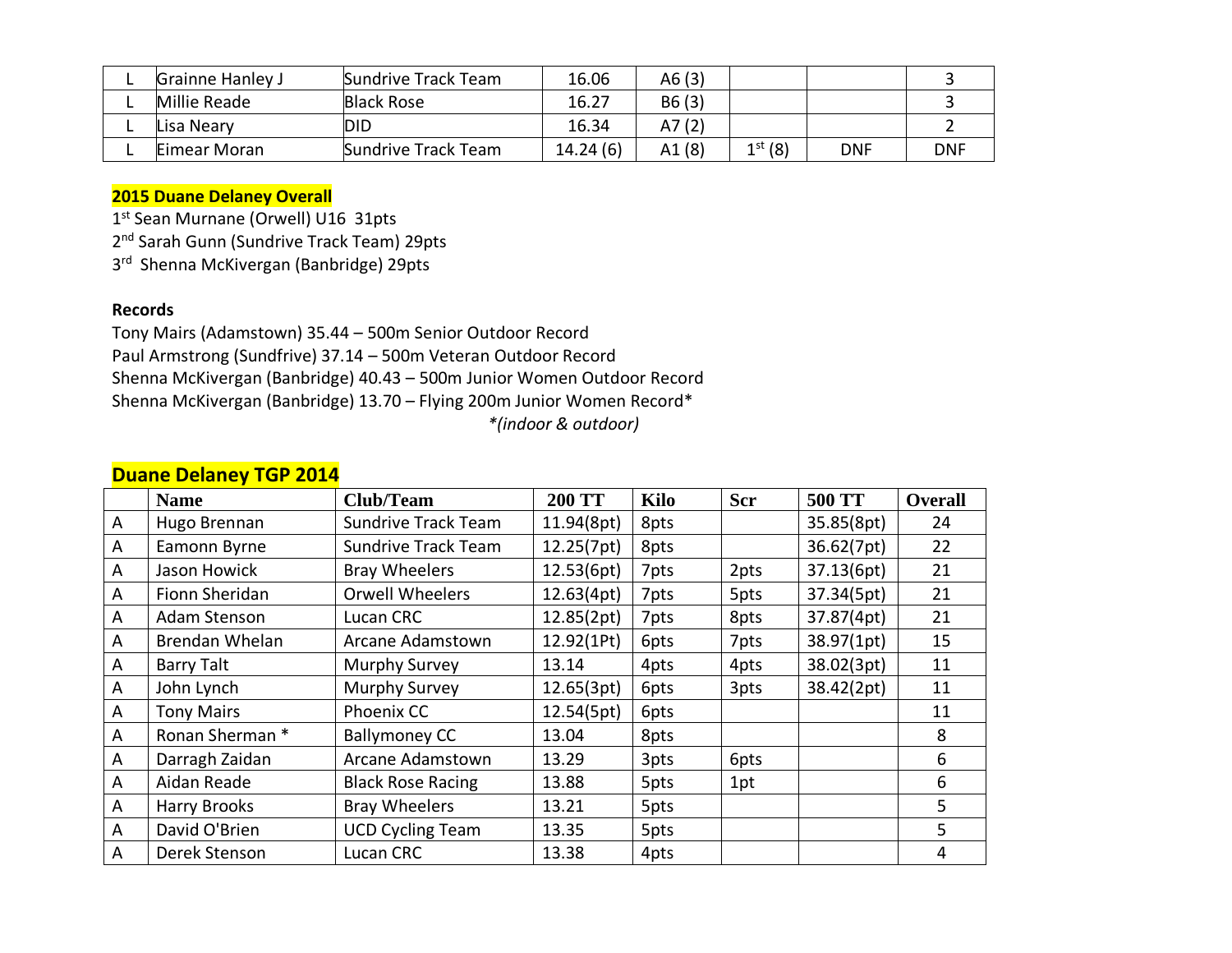| A              | Murt Rice                | <b>Sundrive Track Team</b> | 13.53      | 4pts            |                |            | $\overline{4}$          |
|----------------|--------------------------|----------------------------|------------|-----------------|----------------|------------|-------------------------|
| A              | <b>Matthew McCullagh</b> | <b>Sundrive Track Team</b> | 13.57      | 3pts            |                |            | 3                       |
| A              | Gwyn O'Murchu            | <b>Sundrive Track Team</b> | 13.84      | 3pts            |                |            | 3                       |
| A              | Fergus Whelan            | Arcane Adamstown           | 14.29      | 2pts            |                |            | $\overline{2}$          |
|                |                          |                            |            |                 |                |            |                         |
| B              | John Caffrey             | Lucan CRC                  | 13.62(8pt) | 8pts            | 8pts           | 39.63(7pt) | 31                      |
| B              | Paul Armstrong           | <b>Sundrive Track Team</b> | 13.69(5pt) | 8pts            | 7pts           | 39.16(8pt) | 28                      |
| B              | <b>Susie Mitchell</b>    | <b>Sundrive Track Team</b> | 13.85(2pt) | 5pts            | 6pts           | 40.85(4pt) | 17                      |
| B              | Joe Benson               | <b>Sundrive Track Team</b> | 13.63(7pt) | 7pts            |                | 41.04(2pt) | 16                      |
| B              | Mark Kiely               | <b>Murphy Surveys</b>      | 13.76(4pt) | 6pts            |                | 40.69(5pt) | 15                      |
| B              | Dave Sherlock            | <b>Sundrive Track Team</b> | 14.41      | 7pts            | 1pt            | 40.54(6pt) | 14                      |
| B              | Paul Swenarton           | North Down CC              | 13.64(6pt) | 4pts            | 2pts           | 41.31(1pt) | 13                      |
| B              | Colman Burke             | Bohermeen CC               | 13.80(3pt) | 4pts            | 5pts           | 41.95      | 12                      |
| B              | Robert Murphy *          | <b>Sundrive Track Team</b> | 13.88(1pt) | 5pts            |                | 40.95(3pt) | 9                       |
| B              | Daniel McElroy           | <b>Orwell Wheelers</b>     | 14.20      | 2pts            | 4pts           |            | 6                       |
| B              | Jack Rice                | <b>Orwell Wheelers</b>     | 14.20      | 3pts            | 3pts           |            | 6                       |
| B              | John Mernagh             | <b>Sundrive Track Team</b> | 14.36      | 6pts            |                |            | 6                       |
| B              | Finian Kelly             | <b>Sundrive Track Team</b> | 14.92      | 3pts            |                |            | $\overline{3}$          |
| B              | Sam Gilmore              | <b>Bray Wheelers</b>       | 14.81      | 1pt             |                |            | $\mathbf{1}$            |
|                |                          |                            |            |                 |                |            |                         |
| $\mathsf{C}$   | <b>Edward Kearns</b>     | <b>Bray Wheelers</b>       | 14.29(5pt) | $\bf 8$         | 8              | 41.02(7pt) | 28                      |
| С              | David Mullin             | <b>Sundrive Track Team</b> | 14.16(6pt) | $\,8\,$         | $\overline{7}$ | 41.05(6pt) | 27                      |
| $\mathsf{C}$   | <b>Richie Grant</b>      | <b>Sundrive Track Team</b> | 14.15(7pt) | $\overline{7}$  | 6              | 41.90(4pt) | 24                      |
| $\mathsf{C}$   | <b>Ben Docherty</b>      | <b>Bray Wheelers</b>       | 14.14(8pt) | 5               | $\overline{2}$ | 40.69(8pt) | 24                      |
| $\mathsf{C}$   | Derek King               | Ravens Cycling Club        | 14.34(4pt) | $\overline{6}$  | $\overline{5}$ | 41.75(5pt) | 20                      |
| C              | <b>Cian Short</b>        | Un-attached                | 14.58(2pt) | $\overline{7}$  |                | 42.37(3pt) | 12                      |
| $\mathsf{C}$   | <b>Gerry Dollard</b>     | <b>Sundrive Track Team</b> | 14.62(1pt) | $6\phantom{1}6$ | $\overline{4}$ | 45.29      | 11                      |
| $\mathsf{C}$   | David Walsh              | <b>Sundrive Track Team</b> | 14.39(3pt) | $\overline{3}$  | $\overline{3}$ |            | 9                       |
| $\mathsf{C}$   | James Whelan             | Swords Cycling Club        | 15.21      | $\overline{3}$  | $\mathbf{1}$   | 45.12(2pt) | 6                       |
| $\mathsf{C}$   | <b>Brian Coonan</b>      | Naas Cycling Club          | 15.26      | $\overline{4}$  |                | 45.21(1pt) | 5                       |
| $\overline{C}$ | Ronan Ryan               | <b>Sundrive Track Team</b> | 14.91      | 5               |                |            | 5                       |
| C              | Marc Farrelly            | <b>St Tiernans CC</b>      | 14.65      | $\overline{4}$  |                |            | $\overline{\mathbf{4}}$ |
| $\mathsf C$    | Jan Gabor                | Sundrive Track Team        | 15.40      | $\overline{2}$  |                |            | $\overline{2}$          |
| $\mathsf{C}$   | <b>Thomas Gabor</b>      | <b>Sundrive Track Team</b> | 15.46      | $\overline{2}$  |                |            | $\overline{2}$          |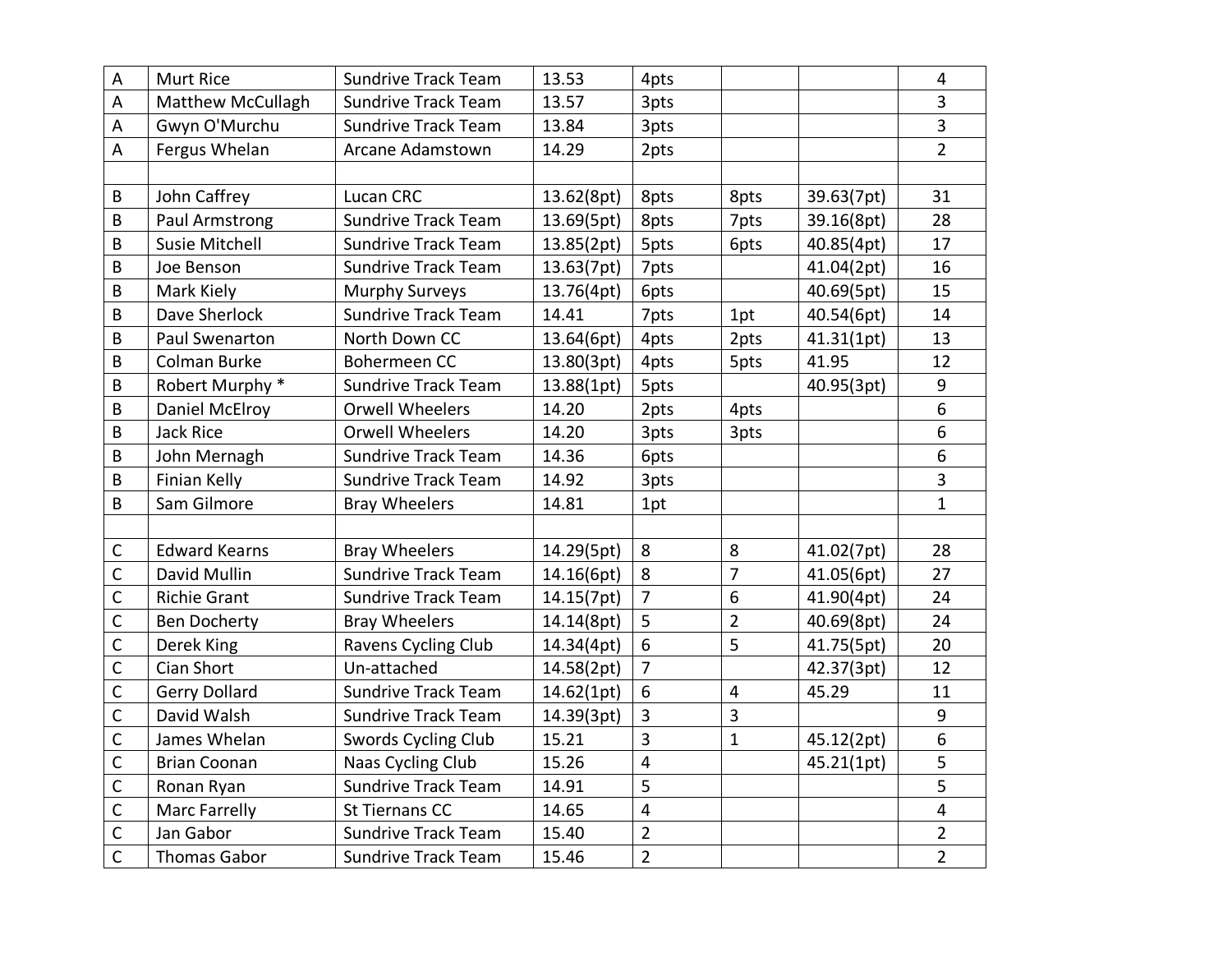| $\mathsf{C}$ | Conor Halahan          | <b>Sundrive Track Team</b> | 16.43      | $\mathbf 1$ |      |            |    |
|--------------|------------------------|----------------------------|------------|-------------|------|------------|----|
|              |                        |                            |            |             |      |            |    |
|              | Sarah Gunn             | <b>Sundrive Track Team</b> | 14.27(8pt) | 7pts        | 6pts | 40.28(8pt) | 29 |
| L            | Rachel Kaye Mellor     | <b>Orwell Wheelers</b>     | 15.60(2pt) | 8pts        | 8pts | 42.88(7pt) | 25 |
|              | Naoise Sheridan        | <b>Orwell Wheelers</b>     | 14.73(7pt) | 8pts        | 5pts | 43.97(5pt) | 25 |
|              | Roisin Kennedy         | Arcane Adamstown           | 14.99(6pt) | 6pts        | 7pts | 46.22(1pt) | 20 |
|              | Natalie Grieve         | <b>Sundrive Track Team</b> | 15.39(5pt) | 7pts        | 3pts | 44.15(4pt) | 19 |
|              | Aine McBride           | <b>Sundrive Track Team</b> | 15.67(1pt) | 6pts        | 4pts | 43.90(6pt) | 17 |
|              | Theresa Heffernan      | <b>Orwell Wheelers</b>     | 15.40(4pt) | 4pts        | 2pts | 44.44(3pt) | 13 |
|              | Finola Lawlor          | Arcane Adamstown           | 15.47(3pt) | 5pts        |      | 45.64(2pt) | 10 |
|              | Kayleigh Gibbons       | <b>Sundrive Track Team</b> | 15.75      | 5pts        |      |            | 5  |
|              | Deborah Madden         | <b>Sundrive Track Team</b> | 16.24      | 4pts        | 1pt  |            | 5  |
|              | <b>Melisande Reade</b> | <b>Black Reade Racing</b>  | 16.47      | 3pts        |      |            | 3  |
| L            | Sonya O'Rourke         | Naas Cycling Club          | 17.23      | 3pts        |      |            | 3  |
|              | <b>Grainne Hanley</b>  | Navan Road Club            | 16.84      | 2pts        |      |            | 2  |

After flying 200 Ronan Sherman regraded to A Group, Robert Murphy regraded to B Group

## **Events**

- (1) Flying 200 TT
- (2) Kilo Dash Max 8 riders (Seeded based on Flying 200)
- (3) Scratch Race (15 Laps)
- (4) 500m TT (Top 8 from each category).

## **Scoring System**

Points for top 8 in each event  $1<sup>st</sup>$  (8 points) to 1 point for 8

All riders compete in events (1) (2) (3)

Top 8 in contention in each category moving forward to event 4

Prizes for top 3 in each Category

Overall goes to riders with most points irrespective of category

## ` **Result**

## **A Group**

(1) Hugo Brennan (Sundrive Track Team) 24pts

(2) Eamonn Byrne (Sundrive Track Team) 22pts

(3) Jason Howick (Bray Wheelers) 21pts

## **B Group**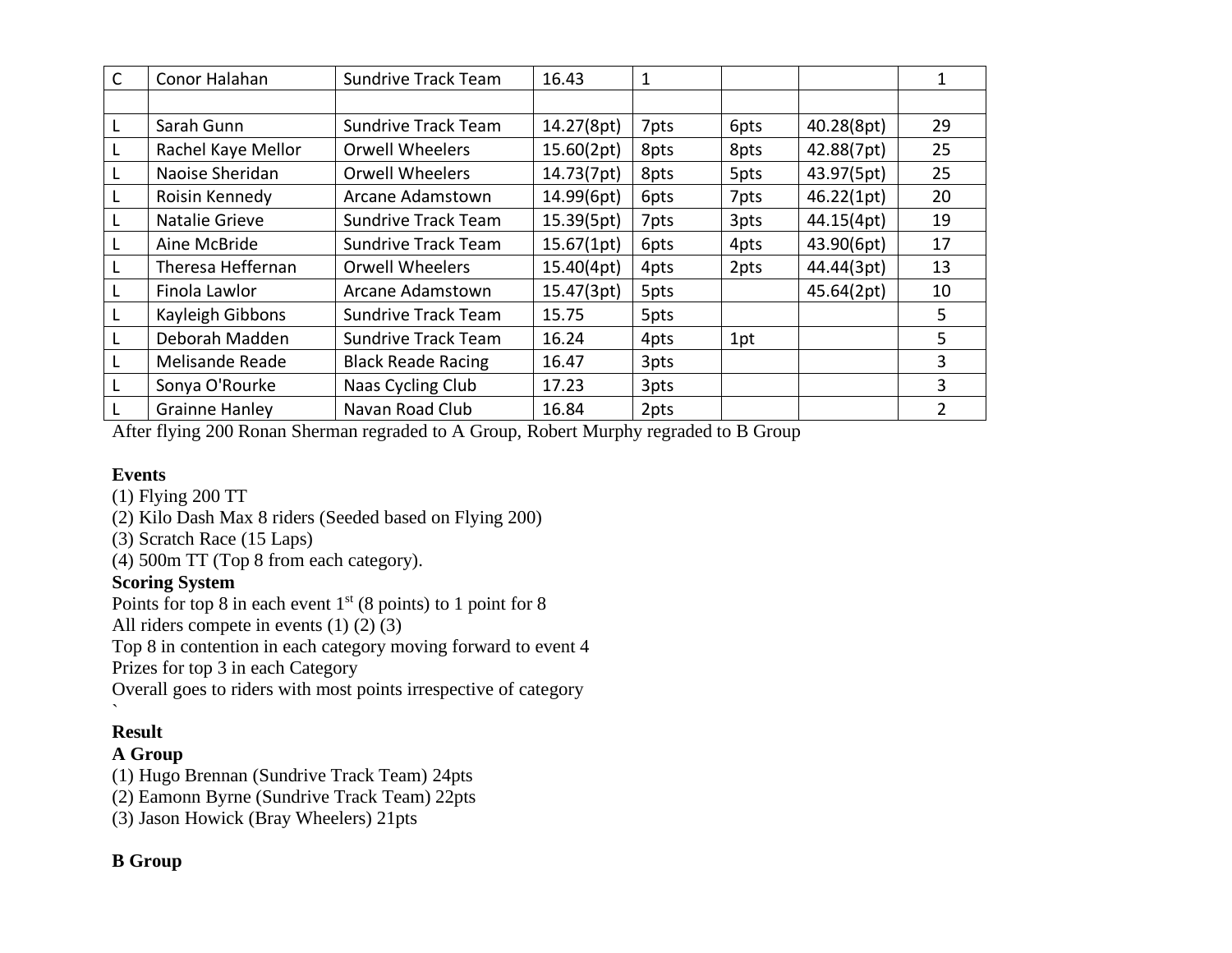- (1) John Caffrey (Lucan CRT) 31pts
- (2) Paul Armstong (Sundrive Track Team) 28pts
- (3) Susie Mitchell (Sundrive Track Team) 17pts

## **C Group**

- (1) Edward Kearns (Bray Wheelers) 28pts
- (2) David Mullin (Sundrive Track Team) 27pts
- (3) Richie Grant (Sundrive Track Team) 24pts

## **Women**

- (1) Sarah Gunn (Sundrive Track Team) 29pts
- (2) Rachel Kaye Mellor (Orwell Wheelers) 25pts
- (3) Naoise Sheridan (Orwell Wheelers) 25pts

## **2014 Overall Result**

- 1. John Caffrey (Lucan CRT) 31pts
- 2. Sarah Gunn (Sundrive Track Team) 29pts
- 3. Paul Armstrong (Sundrive Track Team) 28pts
- 3. Edward Kearns (Bray Wheelers) 28pts

|   | Name                  | <b>Club</b>                       | <b>200 TT</b> | <b>Pts</b> | <b>Kilo</b> | Total Scr      |            | <b>Pts</b>     | 500m     | <b>Pts</b> |                   |
|---|-----------------------|-----------------------------------|---------------|------------|-------------|----------------|------------|----------------|----------|------------|-------------------|
|   |                       |                                   |               | R1         | <b>Pts</b>  | R <sub>2</sub> | <b>Pts</b> | R <sub>3</sub> |          | R4         |                   |
| A | <b>FINTAN RYAN</b>    | <b>NRPT</b>                       | 12.78(3)      | 5.5        | 16          | 11.5           | 6          | 17.5           | 37.21(1) | 25.5       | 1 <sup>st</sup> A |
| A | <b>DAVID NEILL</b>    | <b>PHOENIX</b>                    | 12.57(1)      | 8          | 6           | 14             |            | 16             | 37.35(2) | 23         | $2^{nd}$ A        |
| A | <b>BRENDAN WHELAN</b> | ACT                               | 12.84(6)      |            | 8           | 11             |            | 18             | 38.40(4) | 23         | 3 <sup>rd</sup> A |
| A | <b>SEAN CURTIS</b>    | <b>SUNDRIVE</b>                   | 12.78(3)      | 5.5        | 8           | 13.5           | В          | 16.5           | 38.96(5) | 20.5       |                   |
| A | <b>PETER BENNETT</b>  | <b>PCC</b>                        | 12.72(2)      |            |             | 14             |            | 14             | 37.36(3) | 20         |                   |
| A | <b>HUGH MULHEARNE</b> | <b>IVERT CARRICK</b>              | 13.16         | 0          |             |                | 4          | 11             | 38.99(6) | 14         |                   |
| A | <b>ADAM STENSON</b>   | LUCAN                             | 13.26         | 0          |             |                |            | 10             | 39.48(7) | 12         |                   |
| A | <b>IAN INGLIS</b>     | CURRAN RACING 13.88               |               | 0          |             |                | 8          | 10             | 42.47(8) | 11         |                   |
| A | <b>PHILIP RYAN</b>    | ADAMSTOWN CT <sub>12.81</sub> (5) |               |            |             |                |            |                |          |            |                   |

## **Duane Delaney TGP 2013**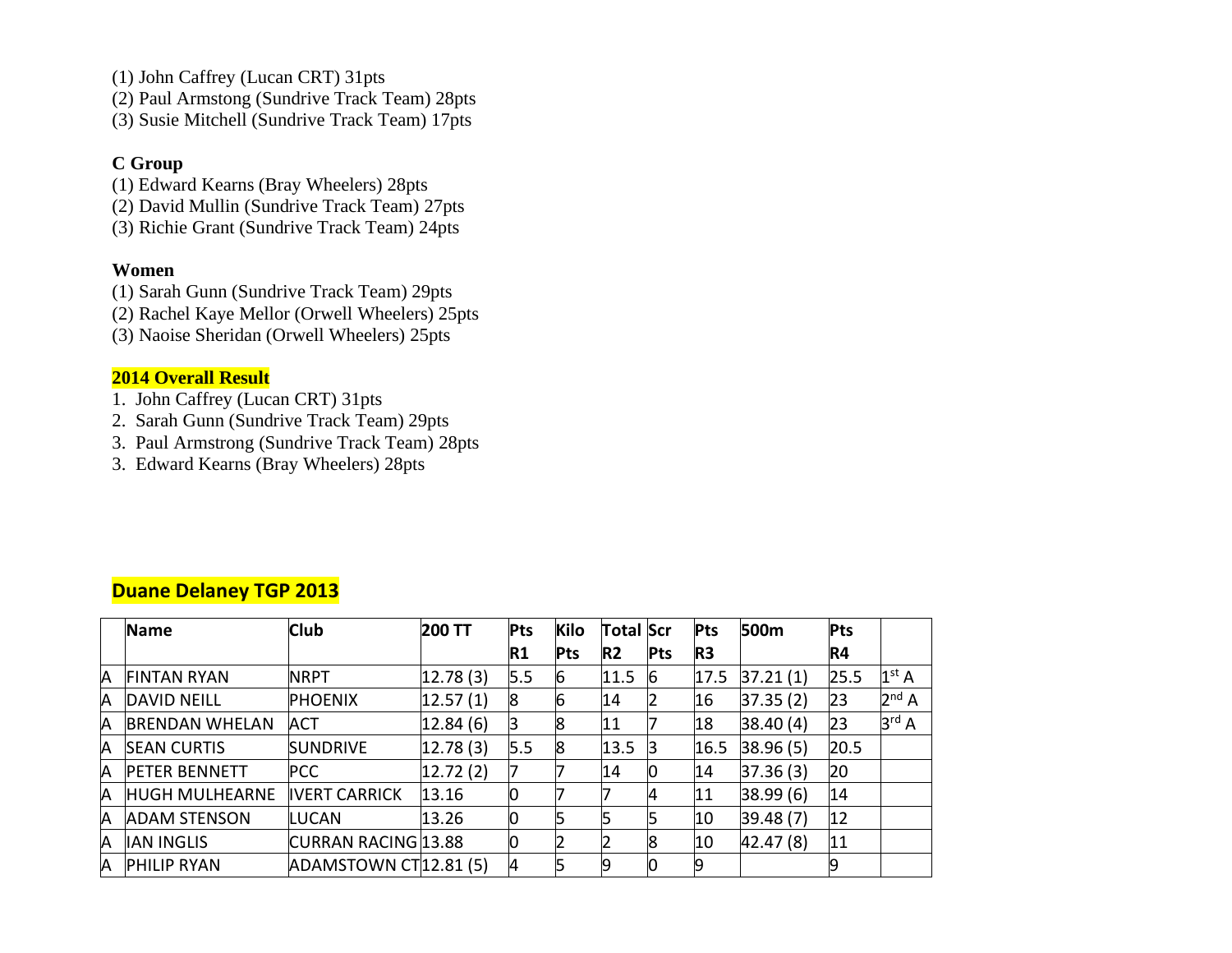| A                       | <b>JASON HOWICK</b>       | <b>BRAY</b>           | 12.86(7)  | $\overline{2}$ | 4              | 6              | O              | 6                       |            | 6              |                   |
|-------------------------|---------------------------|-----------------------|-----------|----------------|----------------|----------------|----------------|-------------------------|------------|----------------|-------------------|
| A                       | <b>DEREK STENSON</b>      | LUCAN                 | 13.59     | 0              | 4              | 4              | 0              | 4                       |            | 4              |                   |
| A                       | <b>FIONN SHERIDAN</b>     | ORWELL                | 13.00(8)  | 1              | $\overline{2}$ | 3              | 1              | 4                       |            | 4              |                   |
| A                       | <b>JANOS KOHLER</b>       | <b>BRAY</b>           | 13.38     | 0              | з              | з              | O              | 3                       |            | 3              |                   |
| A                       | <b>BEN DELANEY</b>        | <b>WEXFORD</b>        | 13.47     | 0              | 3              | 3              | 0              | 3                       |            | 3              |                   |
| Α                       | <b>HUGO BRENNAN</b>       | <b>SUNDRIVE</b>       | 13.94     | 0              | 11             | 1              | 0              | $\overline{1}$          |            | $\overline{1}$ |                   |
| Α                       | COLM O.CUINNEAG. SUNDRIVE |                       | 13.32     | 0              | I1             | $\overline{1}$ | 0              | $\overline{1}$          |            | $\overline{1}$ |                   |
| A                       | <b>JOHN MERNAGH</b>       | <b>SUNDRIVE</b>       | 13.93     | O              | 0              | O              | O              | 0                       |            | 0              |                   |
|                         |                           |                       |           |                |                |                |                |                         |            |                |                   |
| B                       | <b>DERMOT WHITE</b>       | <b>LUCAN</b>          | 1375(2)   | 7              | 7              | 14             | 7              | 21                      | 40.05(3)   | 27             | 1 <sup>st</sup> B |
| B                       | <b>HARRY BROOKS</b>       | NEWBRIDGE             | 1360(1)   | 8              | 8              | 16             | 0              | 16                      | 38.91(1)   | 24             | $2^{nd} B$        |
| B                       | <b>TERRY CROMER</b>       | <b>SUNDRIVE</b>       | 1397 (5)  | 4              | 7              | 11             | 6              | 17                      | 39.15(2)   | 24             | 3 <sup>rd</sup> B |
| B                       | <b>AIDAN READE</b>        | <b>BLACK ROSE</b>     | 1390(4)   | 5              | 8              | 13             | 5              | 18                      | 40.79 (4)  | 23             |                   |
| B                       | <b>FERGUS WHELAN</b>      | ADAMSTOWN CT 1409 (7) |           | $\overline{2}$ | 4              | 6              | 8              | 14                      | 42.15 (5)  | 18             |                   |
| B                       | <b>GWYN O'MURCHU</b>      | <b>SUNDRIVE</b>       | 1388(3)   | 6              | 5              | 11             | $\overline{2}$ | 13                      | 43.65 (8)  | 14             |                   |
| B                       | DAVID O'BRIEN             | <b>CUCHULAINN</b>     | 1400 (6)  | З              | 5              | 8              | 1              | 9                       | 42.78 (6)  | 12             |                   |
| B                       | <b>KEVIN WHELAN</b>       | ADAMSTOWN CT 1497     |           | 0              | 6              | 6              | 4              | 10                      | 43.27 (7)  | 12             |                   |
| B                       | <b>BRIAN COONAN</b>       | <b>NAAS</b>           | 1537      | O              | 4              | 4              | 3              | 7                       |            | 7              |                   |
| B                       | <b>GRAHAM BEAZLEY</b>     | <b>BLACK ROSE</b>     | 1416 (8)  | 1              | 6              | 7              | 0              | 7                       |            | 7              |                   |
| B                       | <b>SAM GILMORE</b>        | <b>BRAY</b>           | 1525      | 0              | lз             | 3              | 0              | $\overline{\mathsf{3}}$ |            | 3              |                   |
|                         |                           |                       |           |                |                |                |                |                         |            |                |                   |
| C                       | <b>RAY GROGAN</b>         | <b>SUNDRIVE</b>       | 14.53(2)  | 7              | 8              | 15             | 4              | 19                      | 41.51(1)   | 27             | $1st$ C           |
| C                       | <b>DEREK KING</b>         | <b>RAVENS</b>         | 14.56(3)  | 6              | 8              | 14             | $\overline{8}$ | 22                      | 42.66 (4)  | 27             | $2nd$ C           |
| C                       | <b>RONAN RYAN</b>         | <b>SERC</b>           | 14.50(1)  | 8              | 7              | 15             | b              | 15                      | 42.39 (3)  | 21             | $3^{\text{rd}}$ C |
| $\overline{\mathsf{C}}$ | <b>JOE BENSON</b>         | <b>SUNDRIVE</b>       | 14.66 (4) | 4.5            | 6              | 10.5           | $\overline{5}$ | 16.5                    | 43.66(5)   | 20.5           |                   |
| $\overline{\mathsf{C}}$ | <b>OLIVER SMITH</b>       | SUNDRIVE              | 14.66 (4) | 4.5            | 17             | 11.5           | 7              | 18.5                    | <b>DNF</b> | 19.5           |                   |
| $\overline{\mathsf{C}}$ | <b>DAVE SHERLOCK</b>      | <b>SUNDRIVE</b>       | 15.18(8)  | 1              | 6              | 7              | 6              | 13                      | 43.79 (6)  | 16             |                   |
| C                       | <b>THOMAS O'BRIEN</b>     | <b>SUNDRIVE</b>       | 14.86(6)  | lЗ             | lз             | 6              | $\overline{1}$ | $\overline{7}$          | 42.26(2)   | 14             |                   |
| $\overline{\mathsf{C}}$ | <b>RICHARD GRANT</b>      | <b>SUNDRIVE</b>       | 15.10(7)  | 2              | 5              | 7              | 3              | 10                      | 47.16(7)   | 12             |                   |
| $\overline{\mathsf{C}}$ | <b>PADDY BENSON</b>       | <b>SUNDRIVE</b>       | 15.31     | 0              | 4              | 4              | $\overline{2}$ | 6                       |            | 6              |                   |
| C                       | <b>GERRY LAVERTY</b>      | <b>SUNDRIVE</b>       | 15.33     | 0              | 5              | 5              | 0              | 5                       |            | 5              |                   |
| C                       | <b>ALAN GALBRAITH</b>     | <b>SUNDRIVE</b>       | 15.28     | O              | 4              | 4              | O              | 4                       |            | 4              |                   |
|                         |                           |                       |           |                |                |                |                |                         |            |                |                   |
| L.                      | <b>SUSIE MITCHELL</b>     | <b>SUNDRIVE</b>       | 14.19(1)  | 8              | 7              | 15             | 7              | 22                      | 40.86(1)   | 30             | $1st$ L           |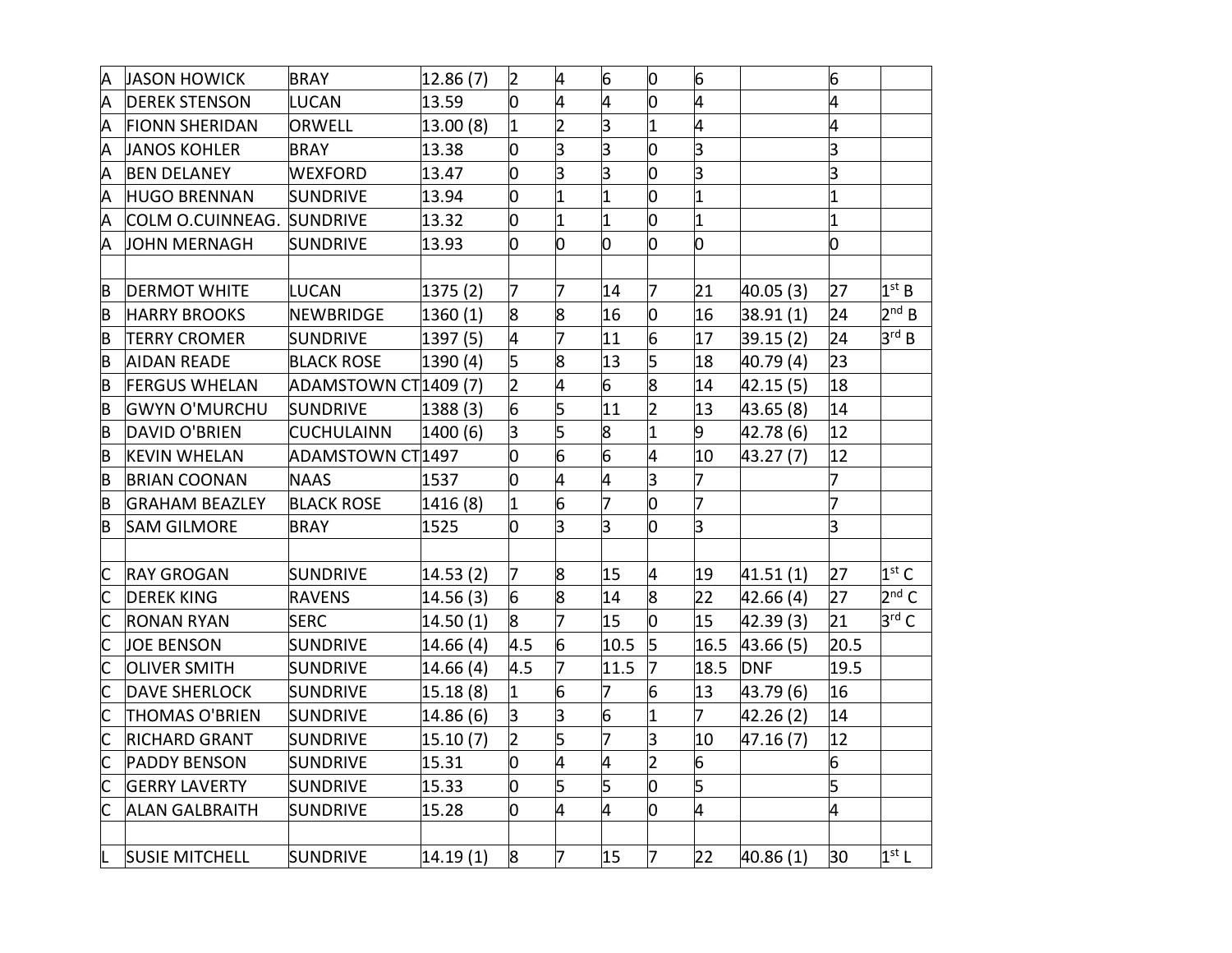| <b>ORLA HENDRON</b>           | ORWELL                            | 14.30(2) |   |   | 14 | 8 | 22 | 43.81(3)   | 28 | $2nd$ L           |
|-------------------------------|-----------------------------------|----------|---|---|----|---|----|------------|----|-------------------|
| <b>NAOISE SHERIDAN</b>        | <b>ORWELL</b>                     | 14.69(3) | 6 | 6 | 12 | 6 | 18 | 42.70 (2)  | 25 | $3^{\text{rd}}$ L |
| <b>ROISIN KENNEDY</b>         | ADAMSTOWN CT <sub>15.35</sub> (5) |          | 4 | 8 | 12 | 5 | 17 | 45.76 (5)  | 21 |                   |
| <b>HAYLEY PRIESTLEY</b>       | LA LANTERN R.                     | 15.75(7) |   |   |    | 4 | 11 | 44.28 (4)  | 16 |                   |
| CAROLINE MARTINEZDID ELECTRIC |                                   | 15.43(6) |   | 6 | 9  |   | 12 | 46.45 (7)  | 14 |                   |
| <b>SARAH GUNN</b>             | <b>SUNDRIVE</b>                   | 14.70(4) |   | 8 | 13 |   | 13 | <b>DNS</b> | 13 |                   |
| <b>AINE MCBRIDE</b>           | <b>SUNDRIVE</b>                   | 16.95    |   | 4 | 4  |   | 6  | 46.44 (6)  | 9  |                   |
| <b>RACHEL KAYE MEL.</b>       | ORWELL                            | 15.85(8) |   |   | 6  |   | 6  | <b>DNS</b> | 6  |                   |
| <b>BECKEY HEANEY</b>          | <b>SERC</b>                       | 16.72    |   | 4 | 4  |   |    |            | 4  |                   |
| <b>FINOLA LAWLOR</b>          | ADAMSTOWN CT17.62                 |          |   |   |    |   |    |            |    |                   |
| <b>NATALIE GRIEVE</b>         | <b>SUNDRIVE</b>                   | 15.94    |   |   |    |   |    |            | 3  |                   |
| <b>KAYLEIGH GIBBONS</b>       | ADAMSTOWN CT16.06                 |          |   |   |    |   |    |            |    |                   |
| SONYA O'ROURKE                | <b>SUNDRIVE</b>                   | 16.59    |   |   |    |   |    |            |    |                   |
| <b>LISA NEARY</b>             | <b>CUCHULAIN</b>                  | 18.09    |   |   |    |   |    |            | 2  |                   |
|                               |                                   |          |   |   |    |   |    |            |    |                   |

#### **2013 Duane Delaney Memorial (Overall)**

1<sup>st</sup> Susie Mitchell (Sundrive Track Club) 30 points

2<sup>nd</sup> Orla Hendron (Orwell Wheelers) 28 points

 $=3<sup>rd</sup>$  Dermot White (Lucan CRT) 27 points

 $=3<sup>rd</sup>$  Ray Grogan (Sundrive Track Club) 27 points

 $=3<sup>rd</sup>$  Derek King (Ravens CRT) 27 points

## **Duane Delaney TGP 2012**

|                          |     |       | 200             | Scr | Mile | Total | 500   | <b>Final</b> |
|--------------------------|-----|-------|-----------------|-----|------|-------|-------|--------------|
| A Section                |     |       |                 |     |      |       |       |              |
| Jason Howick (Bray)      | Sen | 12.37 | A01             |     |      | 8     | 37.54 |              |
| Brendan Whelan (Cy       | Vet | 12.65 | A02             |     |      | 8     | 38.02 | 10           |
| Hugh Mulhearne (Carrick) | Sen | 13.13 | A <sub>04</sub> |     |      | 6     | 38.30 | 10           |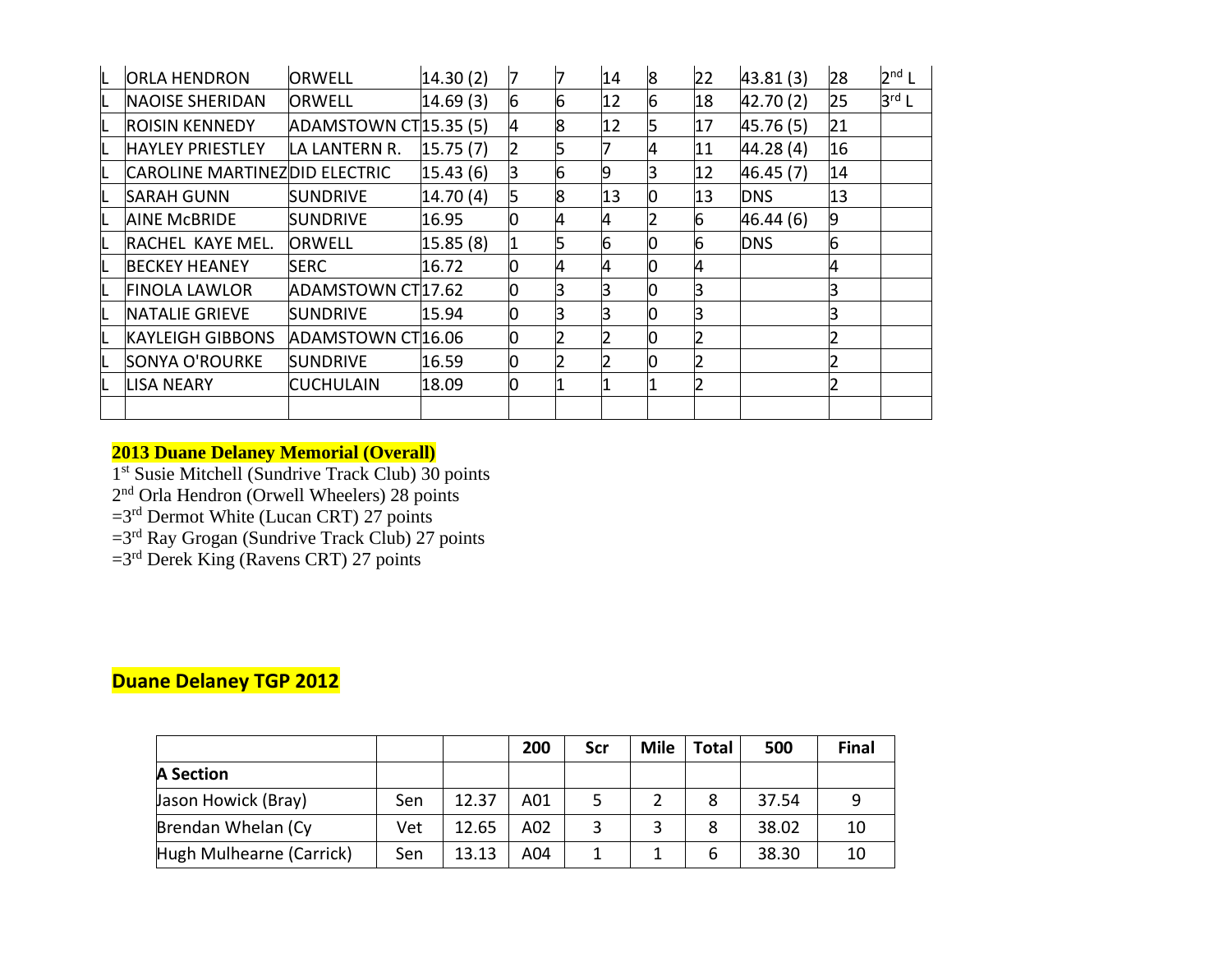| Philip Brenmer (Lakeland)   | Sen  | 12.94 | A03             | $\overline{2}$          | 4              | 9              | 38.19 | 12 |
|-----------------------------|------|-------|-----------------|-------------------------|----------------|----------------|-------|----|
| Sean Curtis (Sundrive)      | Vet  | 13.21 | A06             | $\overline{4}$          | 5              | 15             | 39.50 | 20 |
| Tim O'Regan (DID)           | Sen  | 15.03 | A11             | $\overline{\mathbf{4}}$ | $\overline{7}$ | 18             |       |    |
| Enda Ryan (Kilcullen)       | Sen  | 13.19 | A05             | $\overline{7}$          | 6              | 18             |       |    |
| Janos Kohler (Bray)         | Sen  | 13.54 | A09             | 9                       | 8              | 26             |       |    |
| Eddie Lynch (Orwell)        | Vet  | 14.04 | A10             | 8                       | 10             | 28             |       |    |
| Peter Bennett (NDCC)        | Sen  | 13.27 | A07             | 10                      | 11             | 28             |       |    |
| Ger Ivory (Bray)            | Vet  | 13.32 | A08             | 11                      | 12             | 31             |       |    |
| <b>B</b> Section            |      |       |                 |                         |                |                |       |    |
| Fintan Ryan (Sorrento)      | U16  | 13.01 | <b>B01</b>      | $\mathbf{1}$            | $\mathbf{1}$   | 3              | 37.72 | 4  |
| Terry Cromer (Sundrive)     | Vet  | 13.30 | <b>B03</b>      | 4                       | 3              | 10             | 40.23 | 13 |
| Danny Carroll (Carrick)     | Sen  | 13.73 | <b>B06</b>      | 3                       | $\overline{2}$ | 11             | 41,94 | 17 |
| Fionn Sheridan (Orwell)     | Jun  | 13.32 | <b>B04</b>      | 8                       | $\overline{4}$ | 16             | 38.86 | 18 |
| Derek Stenson (Lucan)       | Vet  | 14.16 | <b>B08</b>      | 6                       | $\overline{2}$ | 16             | 40.82 | 20 |
| Fergus Whelan (Cy Pursuits) | Sen  | 14.25 | <b>B11</b>      | $\overline{2}$          | 3              | 16             | 41.63 | 21 |
| Colm O'Cuinneagain (Sundr)  | Sen  | 13.72 | <b>B05</b>      | 15                      | $\mathbf{1}$   | 21             |       |    |
| Orla Hendron (Orwell)       | LVet | 14.32 | <b>B13</b>      | 5                       | 5              | 23             |       |    |
| John Mernagh (Sundrive)     | Sen  | 14.18 | <b>B10</b>      | 11                      | 5              | 26             |       |    |
| Kevin Whelan (Unatt)        | Sen  | 14.17 | <b>B09</b>      | 11                      | $\overline{7}$ | 27             |       |    |
| Tony Mairs (Phoenix)        | Sen  | 13.19 | <b>B02</b>      | 18                      | $\overline{7}$ | 27             |       |    |
| Sarah Piner (Black Rose)    | L    | 14.78 | <b>B18</b>      | $\overline{7}$          | 4              | 29             |       |    |
| Wayne Doolan (Usher)        | Vet  | 14.31 | <b>B12</b>      | 9                       | 8              | 29             |       |    |
| Hugh Byrne (Sundrive)       | Vet  | 13.84 | <b>B07</b>      | 14                      | 10             | 31             |       |    |
| Paul Atkinson (Swords)      | Vet  | 14.53 | <b>B15</b>      | 10                      | 9              | 34             |       |    |
| John Dempsey (Carrick)      | Sen  | 15.25 | <b>B19</b>      | 11                      | 6              | 36             |       |    |
| Robert Deegan (Newbridge)   | Jun  | 14.63 | <b>B17</b>      | 11                      | 8              | 36             |       |    |
| Aidan Ryan (Sorrento)       | Vet  | 14.36 | <b>B14</b>      | 17                      | 6              | 37             |       |    |
| John Lawless (Sth Dublin)   | Sen  | 14.57 | <b>B16</b>      | 16                      | 9              | 41             |       |    |
| <b>C</b> Section            |      |       |                 |                         |                |                |       |    |
| Eamonn Byrne (Garda)        | Sen  | 13.47 | CO <sub>1</sub> | $\overline{2}$          | $\mathbf{1}$   | $\overline{4}$ | 37.88 | 5  |
|                             |      |       |                 |                         |                |                |       |    |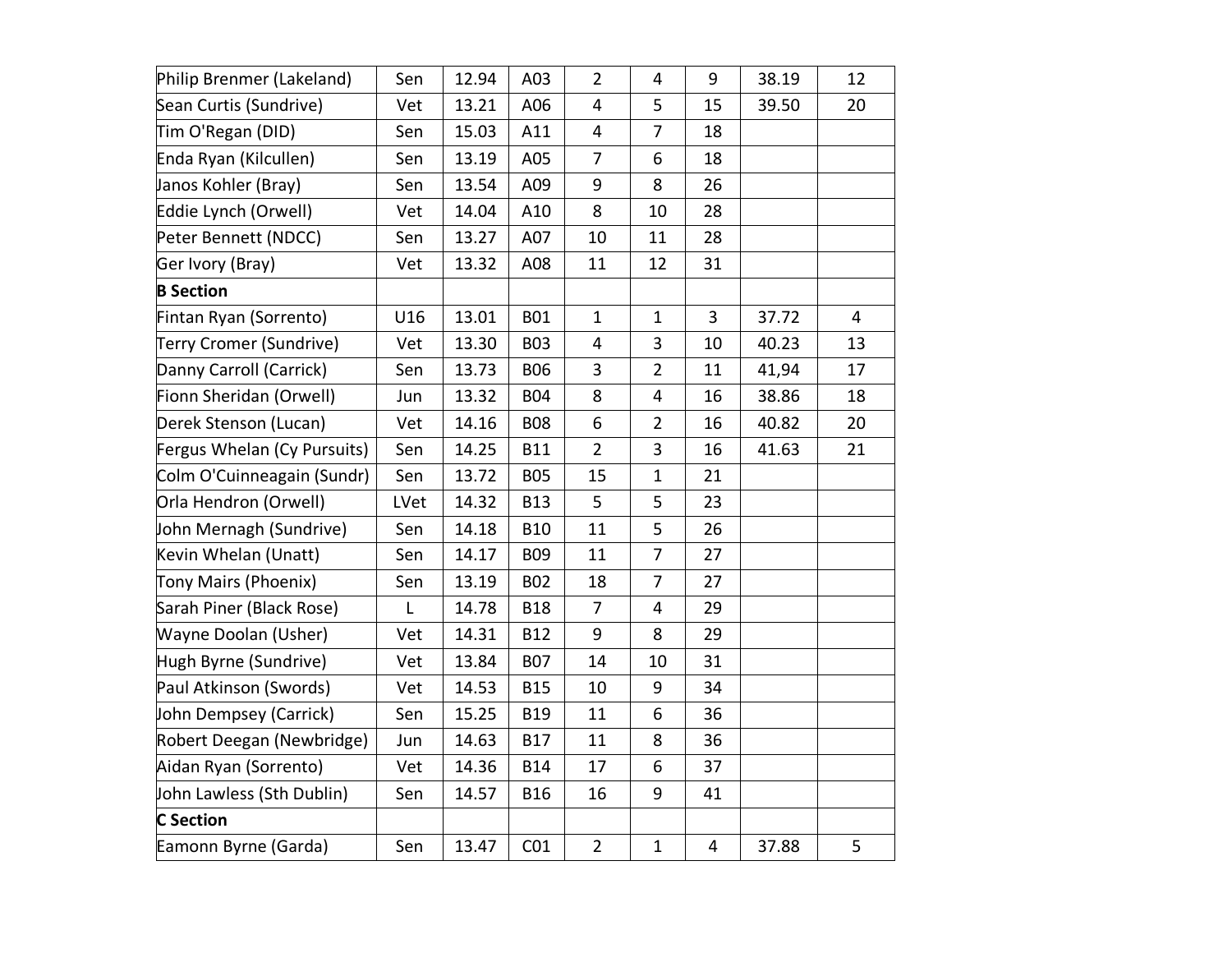| David O'Brien (Orwell)      | Sen  | 14.33 | CO <sub>3</sub> | $\mathbf{1}$   | 3              | $\overline{7}$ | 44.03 | 12 |
|-----------------------------|------|-------|-----------------|----------------|----------------|----------------|-------|----|
| Harry Brookes (Newbridge)   | U16  | 14.43 | CO <sub>4</sub> | 10             | $\overline{2}$ | 16             | 41.42 | 19 |
| Gwyn O'Murchu (Sundrive)    | Sen  | 14.5  | C <sub>06</sub> | 8              | $\overline{2}$ | 16             | 43.66 | 20 |
| Oisin Hogan (Sundrive)      | Sen  | 14.45 | CO <sub>5</sub> | 11             | 3              | 19             | 41.14 | 21 |
| Roisin Kennedy (ESB)        | L    | 15.22 | CO <sub>9</sub> | 3              | $\mathbf{1}$   | 13             | 45.25 | 21 |
| Naoise Sheridan (Orwell)    | LU16 | 15.04 | CO8             | 5              | $\overline{2}$ | 15             | 44.03 | 22 |
| David Fitzimons (Kilcullen) | Jun  | 14.09 | CO <sub>2</sub> | 14             | $\mathbf{1}$   | 17             | 41.45 | 23 |
| Brian Coonan (Naas)         | Vet  | 15.00 | CO <sub>7</sub> | 9              | 3              | 19             |       |    |
| Eamonn Hartley (Comeragh)   | Vet  | 15.35 | C11             | 6              | 5              | 22             |       |    |
| Dermot White (Lucan)        | U16  | 15.63 | C14             | 12             | 4              | 30             |       |    |
| Paddy Davis (Usher)         | Vet  | 16.50 | C <sub>20</sub> | 4              | $\overline{7}$ | 31             |       |    |
| Ailbhe Ivory (Bray)         | L    | 15.22 | C10             | 19             | $\overline{4}$ | 33             |       |    |
| Sam Gilmore (Bray)          | U16  | 16.75 | C <sub>21</sub> | $\overline{7}$ | 6              | 34             |       |    |
| Rebecca Heaney (SERC)       | LU16 | 16.09 | C15             | 15             | 6              | 36             |       |    |
| Conor Hallihan (Sundrive)   | Jun  | 15.62 | C13             | 16             | 7              | 36             |       |    |
| Anthony Clarke (Bray)       | U16  | 16.11 | C16             | 16             | 5              | 37             |       |    |
| Kayleigh Gibbons (Cy Purs)  | IJ   | 16.33 | C18             | 17             | 5              | 40             |       |    |
| Sam McAllister (Sundrive)   | U16  | 16.44 | C19             | 19             | 4              | 42             |       |    |
| Caoimhe Ivory (Bray)        | LU16 | 16.12 | C17             | 20             | 6              | 43             |       |    |
| Hugo Brennan (Sundrive)     | Jun  | 15.47 | C12             | 18             |                |                |       |    |

## **2012 Duane Delaney Overall**

1. Fintan Ryan U16 (Sorrento) 4 points (B section)

2. Eamonn Byrne (Garda) 5 points (C Section)

3. Jason Howick (Bray ) 9 points (A section)

**Results continued …. Most inproved rider** Naoise Sheridan U16 (Orwell)

## **A Section**

1. Jason Howick (Bray ) 9 points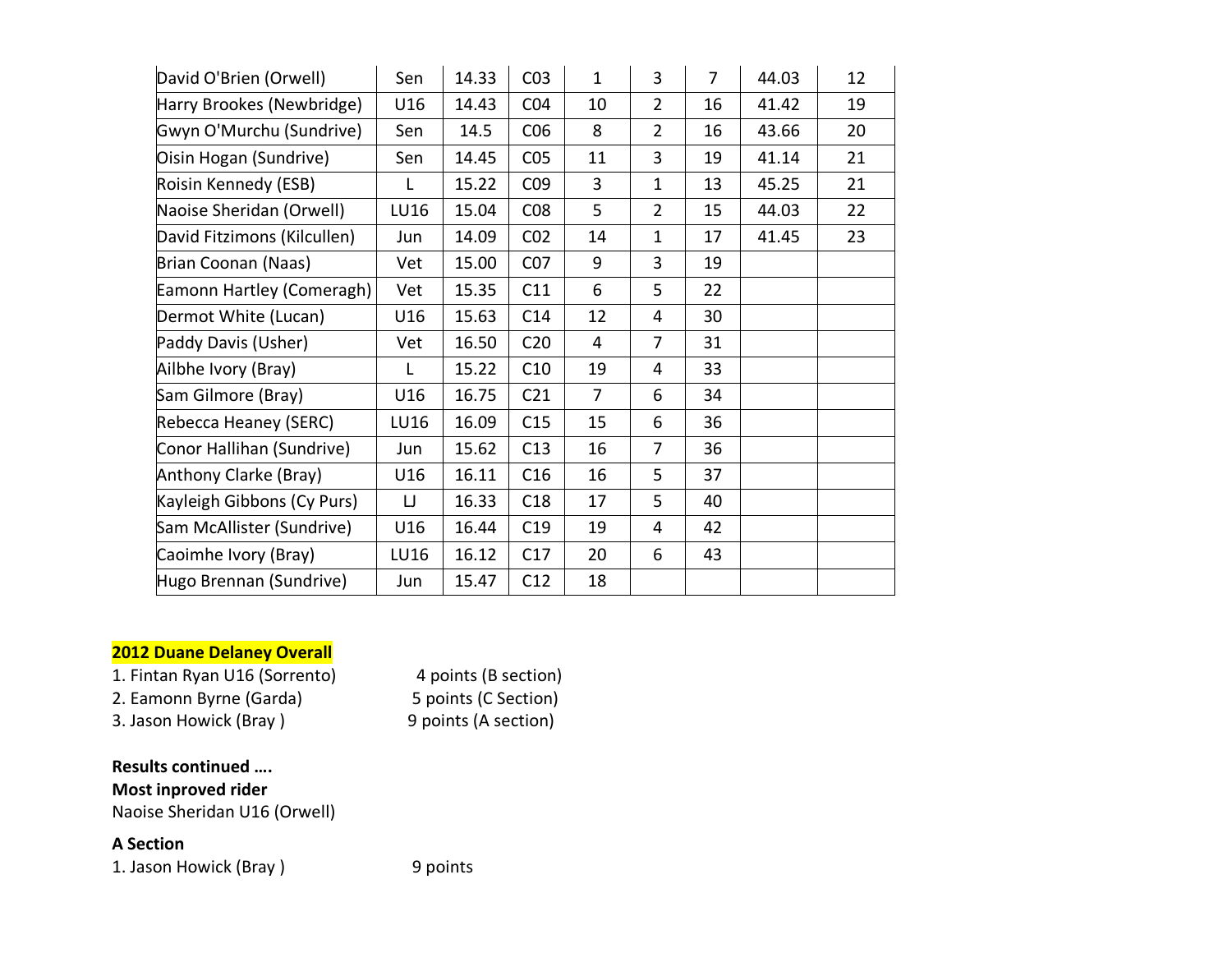2. Brendan Whelan V (Cycling Pursuits)10 points

3. Hugh Mulhearne V(Carrick) 10 points

#### **B Section**

| 1. Fintan Ryan U16(Sorrento) | 4 points  |
|------------------------------|-----------|
| 2. Terry Cromer V (Sundrive) | 13 points |
| 3. Danny Carroll (Carrick)   | 17 points |

## **C Section**

| 1. Eamonn Byrne (Garda)     | 5 points  |
|-----------------------------|-----------|
| 2. David O'Brien (Orwell)   | 12 points |
| 3. Harry Brooks (Newbridge) | 19 points |

1st Lady : Roisin Kennedy (ESB) 1st Vet : Brendan Whelan (Cycling Pursuits) 1st Jun Men : Fionn Sheridan (Orwell) 1st Jun Women : Kayleigh Gibbons (Cycling Pursuits)

U16 : Harry Brooks (Newbridge) U16L : Naoise Sheridan (Orwell)

**Duane Delaney TGP 2011**

#### **5 Event Omnium**

|       | Flying 200m Time Trial |
|-------|------------------------|
| $2 -$ | Scratch Race           |
|       | Kilo Dash              |
|       | <b>Points Race</b>     |
|       | 500m Time Trial        |

|   | <b>Name</b>            | <b>Total Time</b> | <b>Total Time Points</b> |
|---|------------------------|-------------------|--------------------------|
|   | Jason Howick           | 49.914            | 12.2727                  |
| A | David Neill            | 49.364            | 15.1818                  |
| A | <b>Stephen McNally</b> | 50.1333           | 17.3636                  |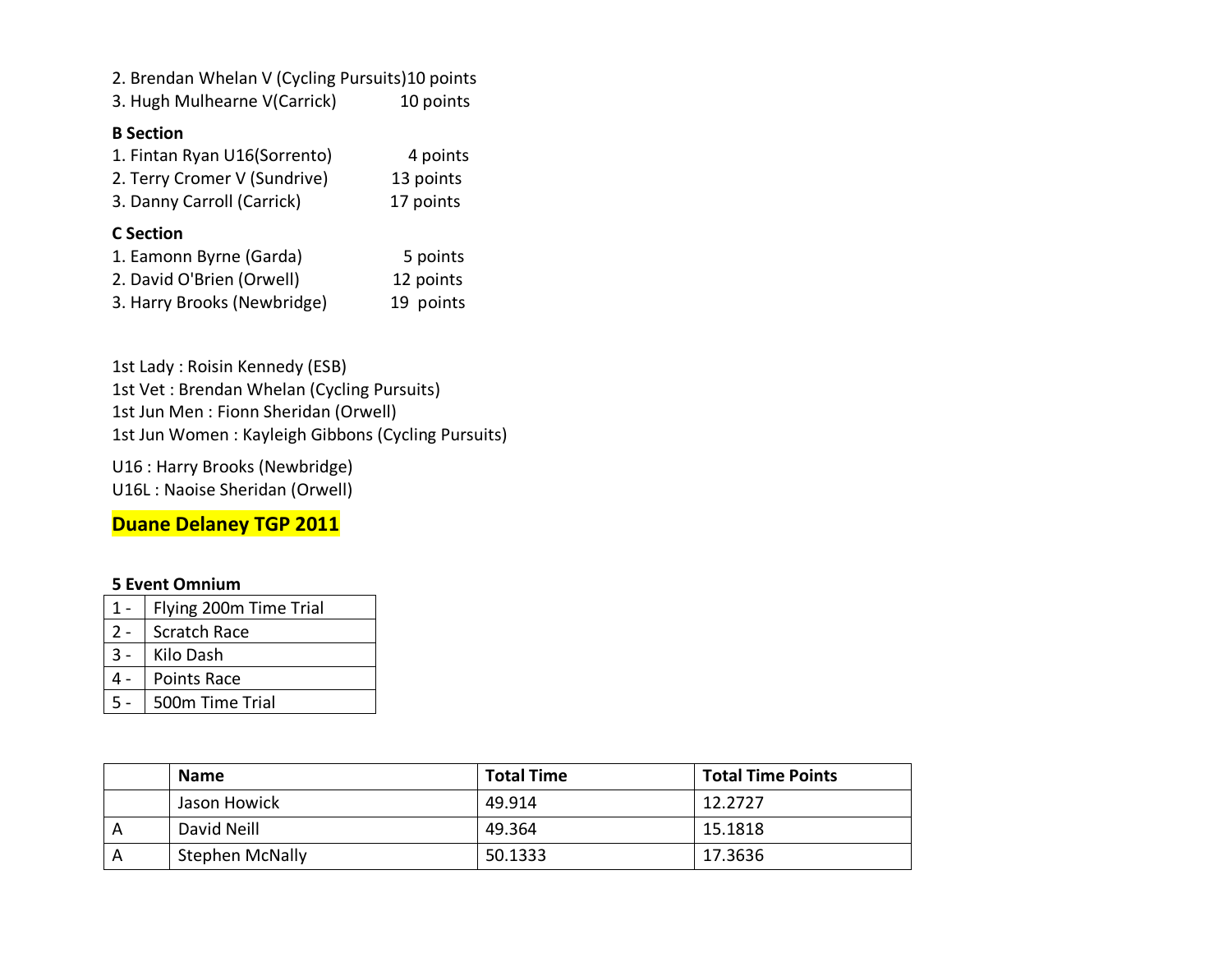| A            | Phillip Bremner                | 51.321 | 17.4545 |
|--------------|--------------------------------|--------|---------|
| A            | <b>Terry Mackin</b>            | 48.864 | 23.0909 |
| A            | Sean Curtis                    | 52.272 | 28.7273 |
| A            | Janos Kohler                   | 51.724 | 37.5455 |
| A            | Johnny Beers                   | 51.811 | 38.6364 |
| A            | Ross Campbell Grogan           | 57.592 | 40.8182 |
|              |                                |        |         |
| B            | <b>Daniel Stewart (Winner)</b> | 53.978 | 9.1250  |
| B            | <b>Dominic Walls</b>           | 54.636 | 15.3750 |
| B            | Jeremy Nash                    | 54.998 | 15.5000 |
| B            | Ger Ivory                      | 55.095 | 21.6250 |
| B            | Peter Bennet                   | 54.476 | 25.2500 |
| B            | Fergus Whelan                  | 57.493 | 27.8750 |
| B            | Kevin Whelan                   | 56.073 | 28.7500 |
|              |                                |        |         |
| $\mathsf{C}$ | Fionn Sheridan                 | 55.634 | 10.0556 |
| $\mathsf{C}$ | Eamonn Hartley                 | 60.159 | 19.2778 |
| $\mathsf{C}$ | Roisin Kennedy                 | 61.614 | 27.5000 |
| $\mathsf{C}$ | Sandra Fitzgerald              | 62.097 | 27.6111 |
| $\mathsf{C}$ | <b>Rachel Mitchell</b>         | 58.087 | 28.1111 |
| $\mathsf{C}$ | Jane Martin                    | 58.895 | 32.2222 |
| $\mathsf C$  | <b>Brian Coonan</b>            | 60.174 | 36.3333 |
| $\mathsf{C}$ | Ailbhe Ivory                   | 58.154 | 39.1667 |
| $\mathsf{C}$ | Roman Ryan                     | 62.197 | 39.6667 |
| $\mathsf{C}$ | <b>Heather Boyle</b>           | 63.376 | 39.7222 |
| $\mathsf{C}$ | Sara Gunn                      | 60.408 | 41.3889 |
| $\mathsf{C}$ | Gwynn Murchu                   | 62.048 | 51.5556 |
| $\mathsf{C}$ | Lauren Gourley                 | 63.901 | 52.8333 |
| $\mathsf{C}$ | Kayleigh Gibbons               | 60.932 | 56.4444 |
| $\mathsf{C}$ | Caroline Conway                | 63.898 | 63.7778 |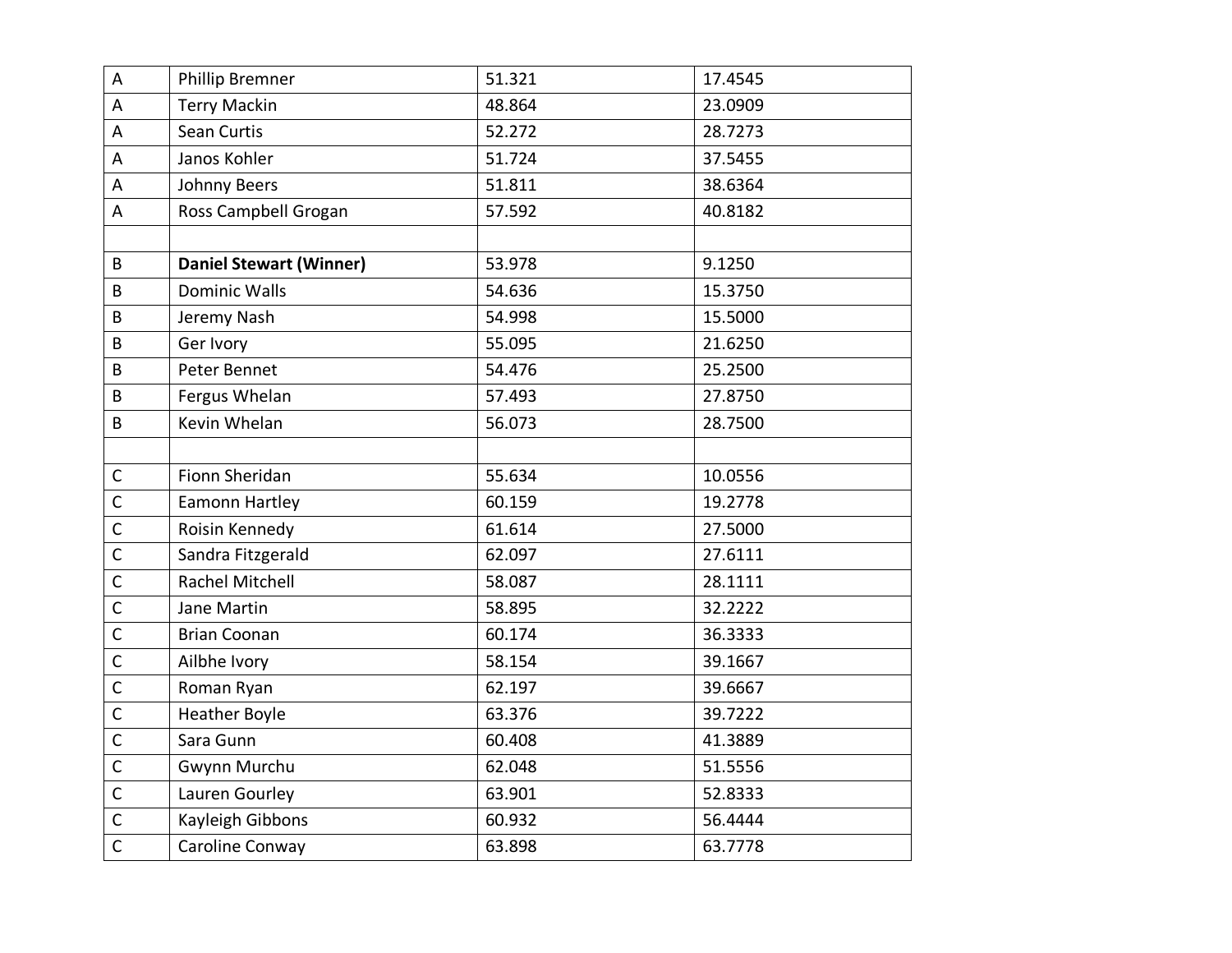| ∼ | <b>Charlotte McDonald</b> | 65.51  | 64.8889 |
|---|---------------------------|--------|---------|
| ∼ | <b>Caroline Martinez</b>  | 65.663 | 70.9444 |
|   |                           |        |         |

**\_\_\_\_\_\_\_\_\_\_\_\_\_\_\_\_\_\_\_\_\_\_\_\_\_\_\_\_\_\_\_\_\_\_\_\_\_\_\_\_\_\_\_\_\_\_\_\_\_\_\_\_\_\_\_\_\_\_\_\_\_\_\_\_\_\_\_\_\_\_\_\_\_\_**

## **Duane Delaney TGP 2010**

Ciaran Steed (Kilcullen) 13.85 (12), (8), (9), (11), xx.xx Anto Moran (Ravens) 14.07 (13), (7), (11), (8), xx.xx

Gerry Harte (Navan) 15.06 (9) xx.xx

**A Group 200 - Scr - Kilo - Points - 500 Overall** Enda Connolly (Leinster) 12.61 (2), (1), (3), (3), 38.63 (2) 11pts Brendan Whelan (Lucan) 12.07 (1), (1), (10), (2), 38.44 (1) 15pts Tighernach Murphy (Sth Dublin) 13.58 (11), (4), (1), (1), 40.31 (8) 25pts Sean Curtis (Sundrive) 13.00 (5), (5), (7), (3), 39.71 (6) 26pts Darragh Zaidan (Lucan) 13.20 (6), (2), (4), (12), 40.19 (7) 31pts Jonny Cole (Ulster) 13.48 (9), (2), (5), (3), 41.25 (12) 31pts Jason Howick (Leinster) 12.70 (3), (3), (12), (10), 38.97 (4) 32pts Jonny Beers (Ulster) 13.31 (8), (4), (2), (8), 40.87 (11) 33pts Enda Ryan (Leinster) 13.51 (10), (6), (6), (3), 40.82 (9) 33pts Darren O'Toole (Leinster) 12.82 (4), (6), (13) (13) 38.75 (3) 39pts Ross Campbell Grogan (Lucan) 14.12 (14), (3), (8), (7)40.82 (9) 41pts Johnny Moran (Ravens) 13.30 (7), (6), (14), (14), 39.42 (5) 46pts **B Group 200 - Scr - Kilo - Points - 500 Overall** Terence Macken (Ulster) 12.47 (1), (1), (1), (1), 37.41 (1) 5pts Eoin Mullen (Sundrive) 13.13 (2), (4), (2), (3), 38.38 (2) 13pts Mark McCullough (Ulster) 13.33 (3), (2), (3), (4), 41.22 (4) 16pts Matthew Adair (Ulster) 13.42 (4), (9), (4), (2) 40.76 (3) 22pts Carl Sexton (Slipstream) 14.00 (5), (3), (5), (6) 41.29 (5) 24pts Hugh Byrne (Sundrive) 14.08 (6), (8), (7), (5), 42.26 (6) 32pts Andrew Dillon (Ravens) 14.34 (7) (5), (6), (8), 43.35 (7) 33pts Keith Lambourne (Offaly) 15.05 (8), (6), (8), (9), 45.94 (8) 39Pts